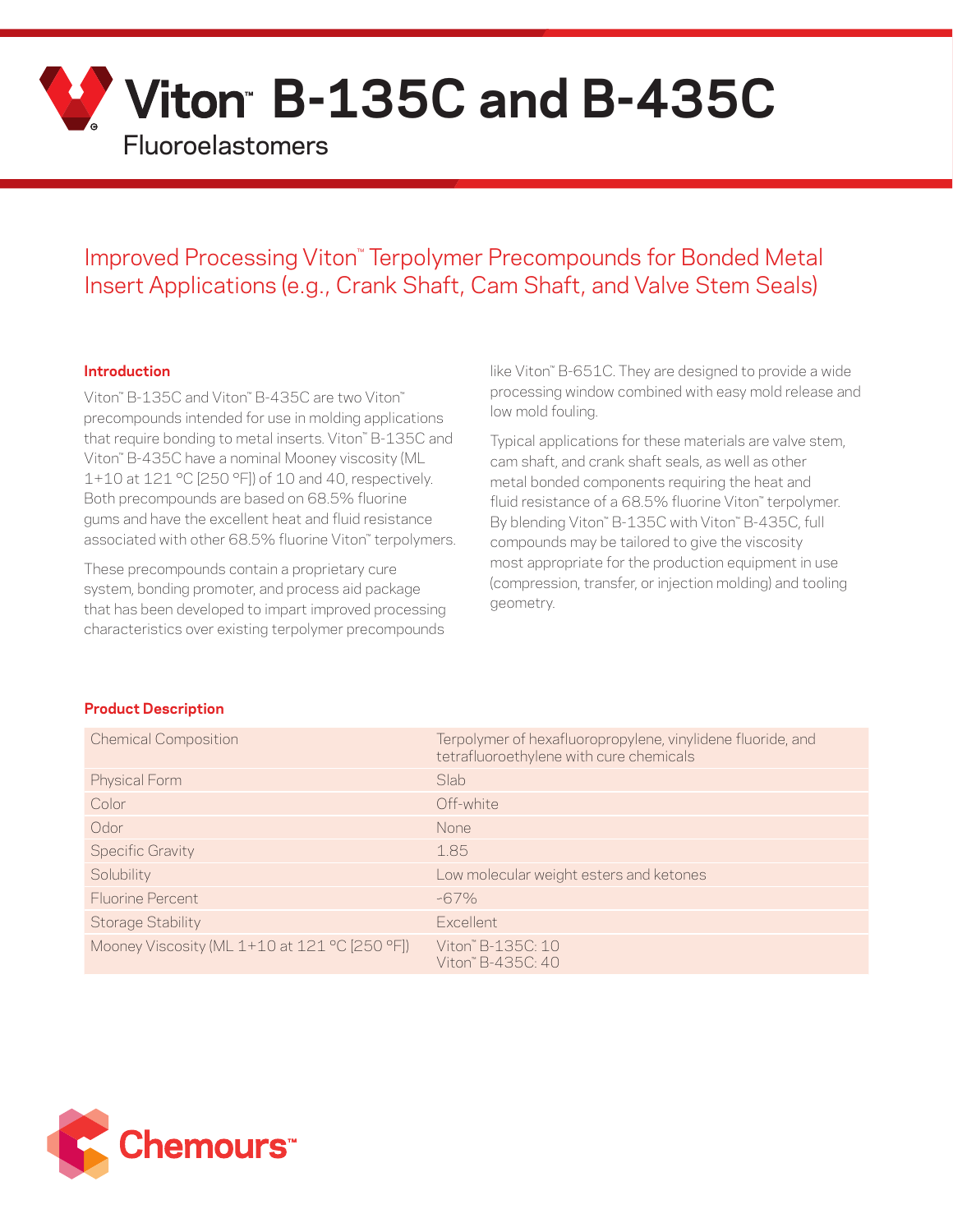Some of the advantages that can be realized by using these materials are:

- Calcium hydroxide is not required during final compounding; although, if added, it will increase cure rate as with other bisphenol-cured Viton™ types. The many problems related to calcium hydroxide (e.g., hygroscopy and dispersion) can be totally eliminated.
- Safe, scorch-free molding when processed at traditional mold temperatures (e.g., 190 °C [374 °F]). This can help to reduce/eliminate scorch-related rejects in cases where flow paths are relatively long and tortuous.
- Fast cure cycles and, hence, improved productivity when processed at higher mold temperatures would be possible using precompounds like Viton™ B-651C (e.g., >200 °C [392 °F]).
- Parts can be demolded at lower crosslink densities without the risk of mold fouling. Because Viton™ is less fragile at lower crosslink densities, this can result in fewer rejects (e.g., spring groove tearing in the case of shaft seal or valve stem seal production).

These precompounds have been designed to provide more efficient, cost-effective processing. Shorter cycle times, reduced rejects, and longer periods between mold cleaning all contribute to effectively lowering the cost per part. Apart from reducing the cost per part, improved productivity may have far more important implications. An example might be elimination of the need for capital investment for additional injection molding machines.

The following technical data is presented in two parts:

- Recipes Not Containing Calcium Hydroxide
- Recipes Containing Calcium Hydroxide

## **Safety and Handling**

Before handling or processing Viton™ B-135C or Viton™ B-435C, read and follow the recommendations in Chemours bulletin, "Handling Precautions for Viton™ and Related Chemicals".

Viton™ B-135C and Viton™ B-435C should be handled like other types of Viton™. For the safe handling of other compounding ingredients, please refer to the respective manufacturers.

# **Compound Testing (Recipes Not Containing Calcium Hydroxide)**

The properties of Viton™ B-435C have been measured in typical shaft seal formulations and are compared to those of Viton" B-651C in Tables 1 to 8. Compounds 1A and 1B are carbon black filled, while compounds 1C and 1D contain a mixed carbon black/mineral filler system.

The properties of Viton™ B-135C, the lower viscosity blend partner, in the same shaft seal formulations are also given. Compound 1G is carbon black filled and compound 1H contains a mixed carbon black/mineral filler system. Compounds 1E and 1F are based on blends of Viton™ B-135C and Viton™ B-435C and included to illustrate the effect of blending to make intermediate viscosity compounds.

The Mooney Viscosity results for compounds 1A to 1D show that for a given recipe, compounds based on the precompounds will have a somewhat lower viscosity. This is an advantage of the curing and process aid systems used and will provide improved mold flow. It should be noted that the scorch measurements on these compounds have been made at temperatures of 135 °C (275 °F) and 160 °C (320 °F), which is somewhat higher than normal.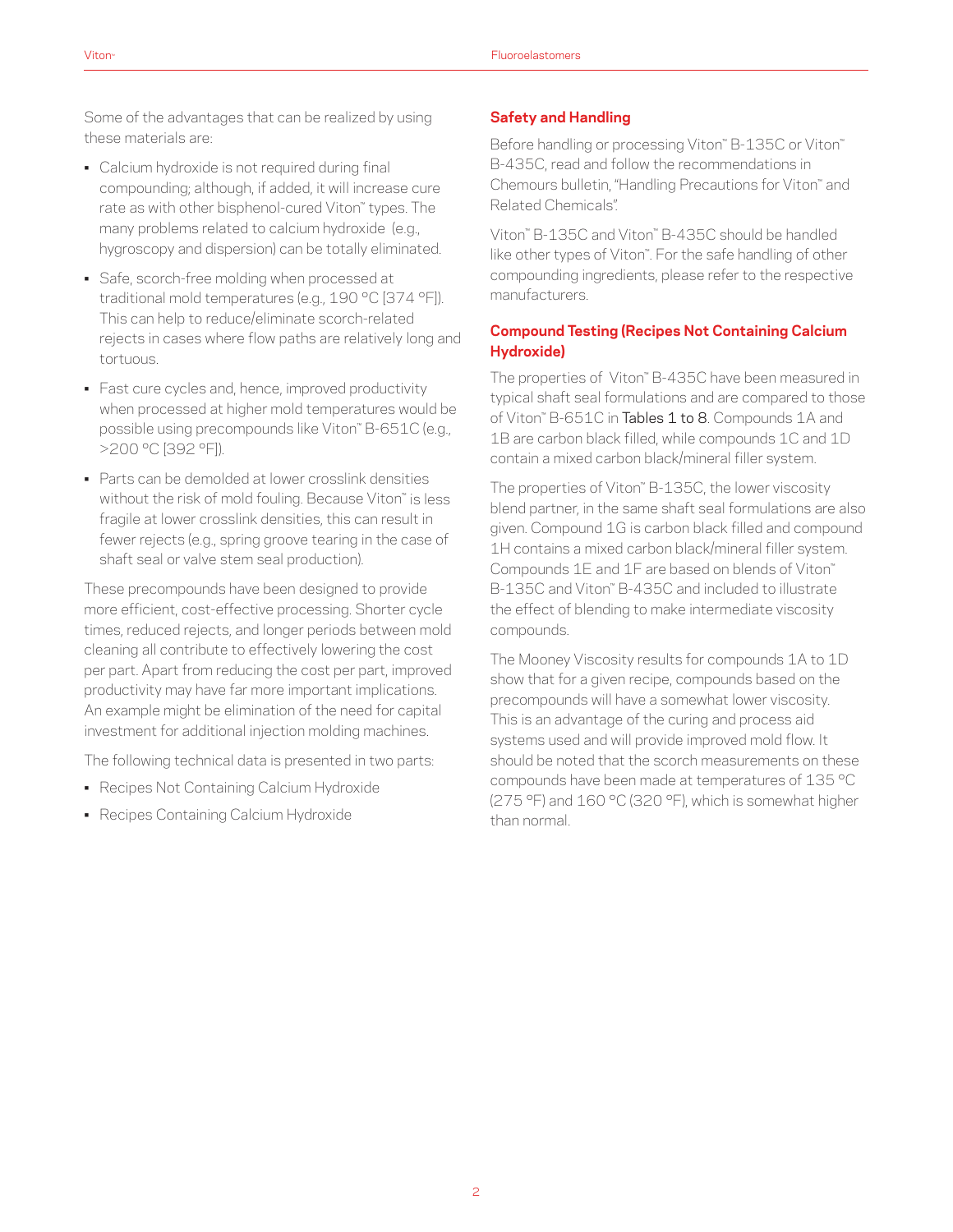# **Table 1. Compounds of Viton™ B-435C, Viton™ B-135C, and Viton™ B-651C**

| Compound             | 1A                                  | 1B                                  | 10 <sup>°</sup>                     | 1D                           | 1E           | 1F                                  | 1 <sub>G</sub>                      | 1H                                  |
|----------------------|-------------------------------------|-------------------------------------|-------------------------------------|------------------------------|--------------|-------------------------------------|-------------------------------------|-------------------------------------|
| Precompound          | Viton <sup>"</sup><br><b>B-435C</b> | Viton <sup>"</sup><br><b>B-651C</b> | Viton <sup>"</sup><br><b>B-435C</b> | Viton <sup>"</sup><br>B-651C |              | Viton <sup>"</sup><br>B-435C/B-135C | Viton <sup>"</sup><br><b>B-135C</b> | Viton <sup>"</sup><br><b>B-135C</b> |
| <b>Filler System</b> | <b>Black</b>                        | <b>Black</b>                        | <b>Mixed</b>                        | <b>Mixed</b>                 | <b>Mixed</b> | <b>Mixed</b>                        | <b>Black</b>                        | <b>Mixed</b>                        |
| Viton" $B-435C$      | 100                                 |                                     | 100                                 |                              | 80           | 60                                  |                                     |                                     |
| Viton $"$ B-135C     |                                     |                                     |                                     |                              | 20           | 40                                  | 100                                 | 100                                 |
| Viton" B-635C        |                                     | 100                                 |                                     | 100                          |              |                                     |                                     |                                     |
| MT Thermax FF N 990  | 30                                  | 30                                  | 10                                  | 10                           | 10           | 10                                  | 30                                  | 10                                  |
| Nyad 400             |                                     |                                     | 25                                  | 25                           | 25           | 25                                  |                                     | 25                                  |
| Maglite DE           | $6\overline{6}$                     | 6                                   | $\sqrt{2}$                          | $6\overline{6}$              | 6            | $6\overline{6}$                     | $6\overline{6}$                     | 6                                   |
| Calcium Hydroxide    |                                     | $\mathcal{P}$                       |                                     | $\overline{\phantom{0}}$     |              |                                     |                                     |                                     |
| VPA No. 2            | 0.5                                 | 0.5                                 | 0.5                                 | 0.5                          | 0.5          | 0.5                                 | 0.5                                 | 0.5                                 |

# **Table 2. Mooney Scorch and Viscosity**

| Compound                         | 1A                                  | 1B                           | 10 <sup>°</sup>              | 1 <sub>D</sub>               | 1E                                  | 1F           | 1 <sub>G</sub>                      | 1H                                  |
|----------------------------------|-------------------------------------|------------------------------|------------------------------|------------------------------|-------------------------------------|--------------|-------------------------------------|-------------------------------------|
| Precompound                      | Viton <sup>®</sup><br><b>B-435C</b> | Viton <sup>"</sup><br>B-651C | Viton <sup>®</sup><br>B-435C | Viton <sup>"</sup><br>B-651C | Viton <sup>"</sup><br>B-435C/B-135C |              | Viton <sup>"</sup><br><b>B-135C</b> | Viton <sup>®</sup><br><b>B-135C</b> |
| Filler System                    | <b>Black</b>                        | <b>Black</b>                 | <b>Mixed</b>                 | <b>Mixed</b>                 | <b>Mixed</b>                        | <b>Mixed</b> | <b>Black</b>                        | <b>Mixed</b>                        |
| <b>Mooney Viscosity</b>          |                                     |                              |                              |                              |                                     |              |                                     |                                     |
| ML 1+4 at 100 °C (212 °F)        | 114                                 | 140                          | 118                          | 145                          | 105                                 | 95           | 64                                  | 69                                  |
| Mooney Scorch at 135 °C (275 °F) |                                     |                              |                              |                              |                                     |              |                                     |                                     |
| Minimum                          | 32                                  | 39                           | 36                           | 42                           | 30                                  | 25           | 13                                  | 14                                  |
| 5 pt Rise Time, min              | 12.1                                | 18.0                         | 17.4                         | 20.7                         | 21.2                                | 23.6         | 21.2                                | 37.5                                |
| Mooney Scorch at 160 °C (320 °F) |                                     |                              |                              |                              |                                     |              |                                     |                                     |
| Minimum                          | 25                                  | 28                           | 26                           | 30                           | 21                                  | 17           | 8                                   | $\overline{7}$                      |
| 5 pt Rise Time, min              | 4.6                                 | 5.7                          | 4.9                          | 5.8                          | 5.2                                 | 5.5          | 6.6                                 | 7.4                                 |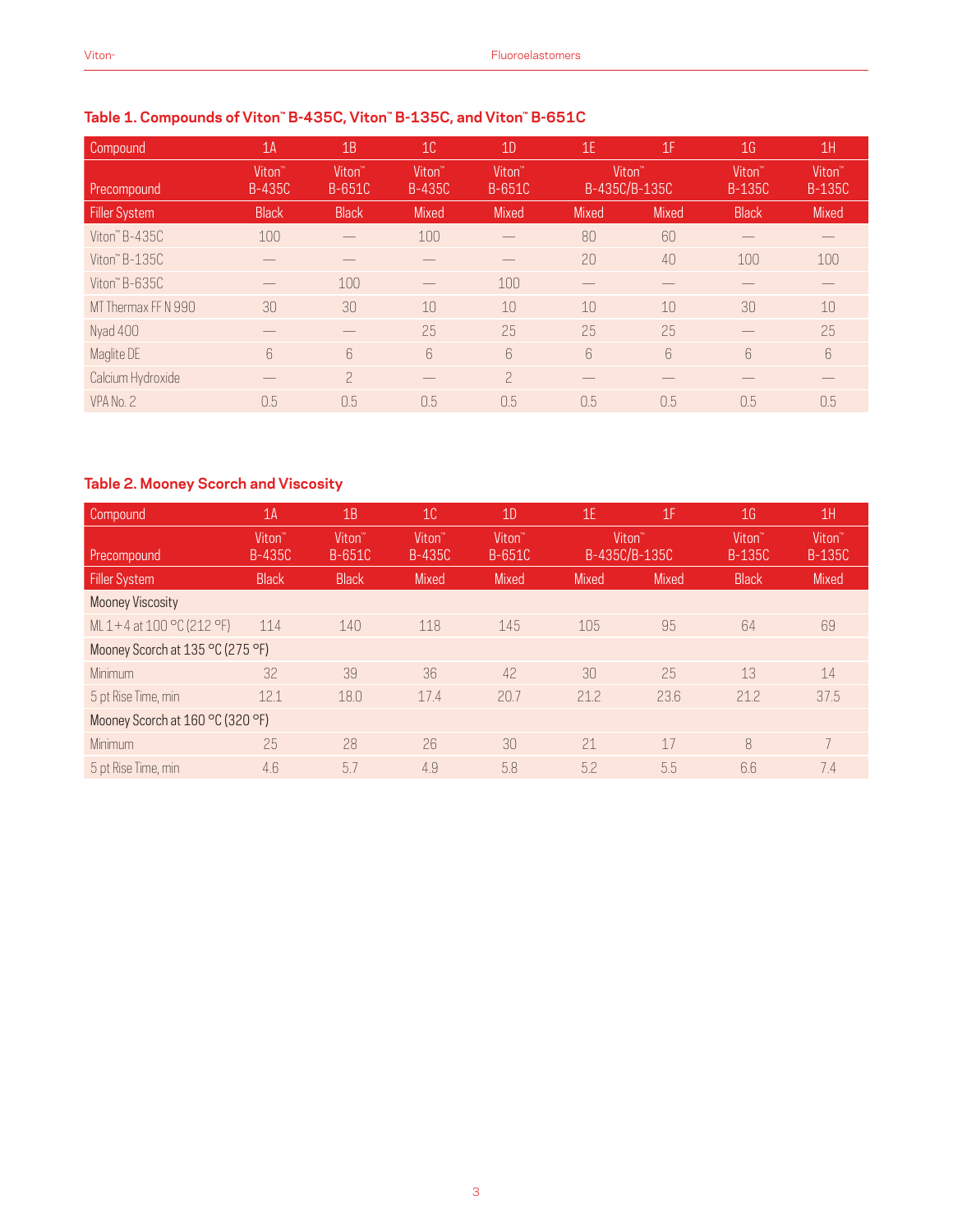# **Table 3. Monsanto ODR and MDR Test Results**

| Compound                                        | 1A                                  | 1B                           | 10                                  | 1D                                  | 1E                                  | 1F           | 1 <sub>G</sub>                      | 1H                             |
|-------------------------------------------------|-------------------------------------|------------------------------|-------------------------------------|-------------------------------------|-------------------------------------|--------------|-------------------------------------|--------------------------------|
| Precompound                                     | Viton <sup>"</sup><br><b>B-435C</b> | Viton <sup>"</sup><br>B-651C | Viton <sup>®</sup><br><b>B-435C</b> | Viton <sup>®</sup><br><b>B-651C</b> | Viton <sup>"</sup><br>B-435C/B-135C |              | Viton <sup>"</sup><br><b>B-135C</b> | Viton <sup>"</sup><br>$B-135C$ |
| <b>Filler System</b>                            | <b>Black</b>                        | <b>Black</b>                 | Mixed                               | Mixed                               | Mixed                               | <b>Mixed</b> | <b>Black</b>                        | Mixed                          |
| Monsanto ODR, 180 °C (356 °F), 1° arc, 12 min   |                                     |                              |                                     |                                     |                                     |              |                                     |                                |
| ML, dN·m                                        | 3.7                                 | 8.6                          | 3.8                                 | 8.9                                 | 3.5                                 | 2.7          | 1.9                                 | 1.7                            |
| MH, dN·m                                        | 36                                  | 49                           | 36                                  | 48                                  | 35                                  | 36           | 35                                  | 35                             |
| $t_{s2}$ , min                                  | 2.06                                | 1.58                         | 1.77                                | 1.67                                | 1.72                                | 1.91         | 2.50                                | 2.50                           |
| $t_{50}$ , min                                  | 3.19                                | 2.51                         | 2.72                                | 2.43                                | 2.50                                | 2.67         | 3.22                                | 3.17                           |
| $t_{90}$ , min                                  | 4.23                                | 2.85                         | 3.24                                | 2.72                                | 2.89                                | 3.00         | 3.66                                | 3.49                           |
| Monsanto ODR, 190 °C (374 °F), 1° arc, 12 min   |                                     |                              |                                     |                                     |                                     |              |                                     |                                |
| ML, dN·m                                        | 3.22                                | 7.82                         | 3.50                                | 8.33                                | 3.25                                | 2.43         | 1.75                                | 1.49                           |
| MH, dN·m                                        | 35.96                               | 46.34                        | 35.33                               | 44.76                               | 33.99                               | 34.07        | 32.48                               | 33.00                          |
| $t_{s2}$ , min                                  | 1.43                                | 1.19                         | 1.34                                | 1.25                                | 1.37                                | 1.43         | 1.85                                | 1.80                           |
| $t_{50}$ , min                                  | 2.16                                | 1.81                         | 2.00                                | 1.79                                | 1.93                                | 1.96         | 2.32                                | 2.24                           |
| $t_{90}$ , min                                  | 2.51                                | 2.03                         | 2.32                                | 1.99                                | 2.19                                | 2.19         | 2.57                                | 2.44                           |
| Monsanto ODR, 200 °C (392 °F), 1° arc, 12 min   |                                     |                              |                                     |                                     |                                     |              |                                     |                                |
| ML, dN·m                                        | 3.00                                | 7.61                         | 3.28                                | 8.25                                | 2.99                                | 2.28         | 1.79                                | 1.47                           |
| MH, dN·m                                        | 34.57                               | 44.70                        | 34.32                               | 44.61                               | 33.12                               | 33.18        | 30.14                               | 31.55                          |
| $t_{s2}$ , min                                  | 1.17                                | 0.92                         | 1.07                                | 0.97                                | 1.04                                | 1.12         | 1.72                                | 1.42                           |
| $t_{50}$ , min                                  | 1.72                                | 1.37                         | 1.56                                | 1.38                                | 1.46                                | 1.53         | 2.05                                | 1.72                           |
| $t_{90}$ , min                                  | 1.98                                | 1.54                         | 1.80                                | 1.53                                | 1.65                                | 1.70         | 2.22                                | 1.85                           |
| Monsanto ODR, 180 °C (356 °F), 0.5° arc, 12 min |                                     |                              |                                     |                                     |                                     |              |                                     |                                |
| ML, dN·m                                        | 0.64                                | 1.93                         | 0.65                                | 1.92                                | 0.58                                | 0.43         | 0.47                                | 0.33                           |
| MH, dN·m                                        | 13.21                               | 18.86                        | 12.34                               | 17.27                               | 11.79                               | 11.50        | 11.98                               | 11.22                          |
| $t_{s2}$ , min                                  | 1.52                                | 1.10                         | 1.32                                | 1.11                                | 1.25                                | 1.39         | 1.92                                | 1.82                           |
| $t_{50}$ , min                                  | 2.00                                | 1.53                         | 1.71                                | 1.43                                | 1.52                                | 1.63         | 2.22                                | 2.09                           |
| $t_{90}$ , min                                  | 2.74                                | 1.94                         | 2.23                                | 1.79                                | 1.94                                | 2.05         | 2.61                                | 2.42                           |
| Monsanto ODR, 190 °C (374 °F), 0.5° arc, 12 min |                                     |                              |                                     |                                     |                                     |              |                                     |                                |
| ML, dN·m                                        | 0.55                                | 1.69                         | 0.56                                | 1.69                                | 0.49                                | 0.36         | 0.39                                | 0.26                           |
| MH, dN·m                                        | 12.25                               | 17.66                        | 11.55                               | 15.97                               | 10.92                               | 10.98        | 11.10                               | 10.26                          |
| $t_{s2}$ , min                                  | 1.05                                | 0.75                         | 0.93                                | 0.74                                | 0.86                                | 0.93         | 1.22                                | 1.21                           |
| $t_{50}$ , min                                  | 1.33                                | 0.97                         | $1.15\,$                            | 0.91                                | $1.01\,$                            | 1.08         | 1.39                                | 1.34                           |
| $t_{90}$ , min                                  | 1.73                                | 1.20                         | 1.42                                | $1.10\,$                            | 1.23                                | 1.30         | 1.61                                | 1.53                           |
| Monsanto ODR, 200 °C (392 °F), 0.5° arc, 12 min |                                     |                              |                                     |                                     |                                     |              |                                     |                                |
| ML, dN·m                                        | 0.49                                | 1.62                         | 0.50                                | 1.54                                | 0.44                                | 0.32         | 0.33                                | 0.24                           |
| MH, dN·m                                        | 11.54                               | 16.83                        | 10.73                               | 15.26                               | 10.20                               | 10.04        | 10.57                               | 9.76                           |
| $t_{s2}$ , min                                  | 0.79                                | 0.55                         | 0.70                                | 0.52                                | 0.65                                | 0.72         | 0.83                                | 0.79                           |
| $t_{50}$ , min                                  | 0.97                                | 0.68                         | 0.84                                | 0.61                                | 0.76                                | 0.82         | 0.94                                | 0.88                           |
| $t_{90}$ , min                                  | 1.21                                | 0.81                         | 1.02                                | 0.78                                | 0.91                                | 0.97         | 1.16                                | 1.01                           |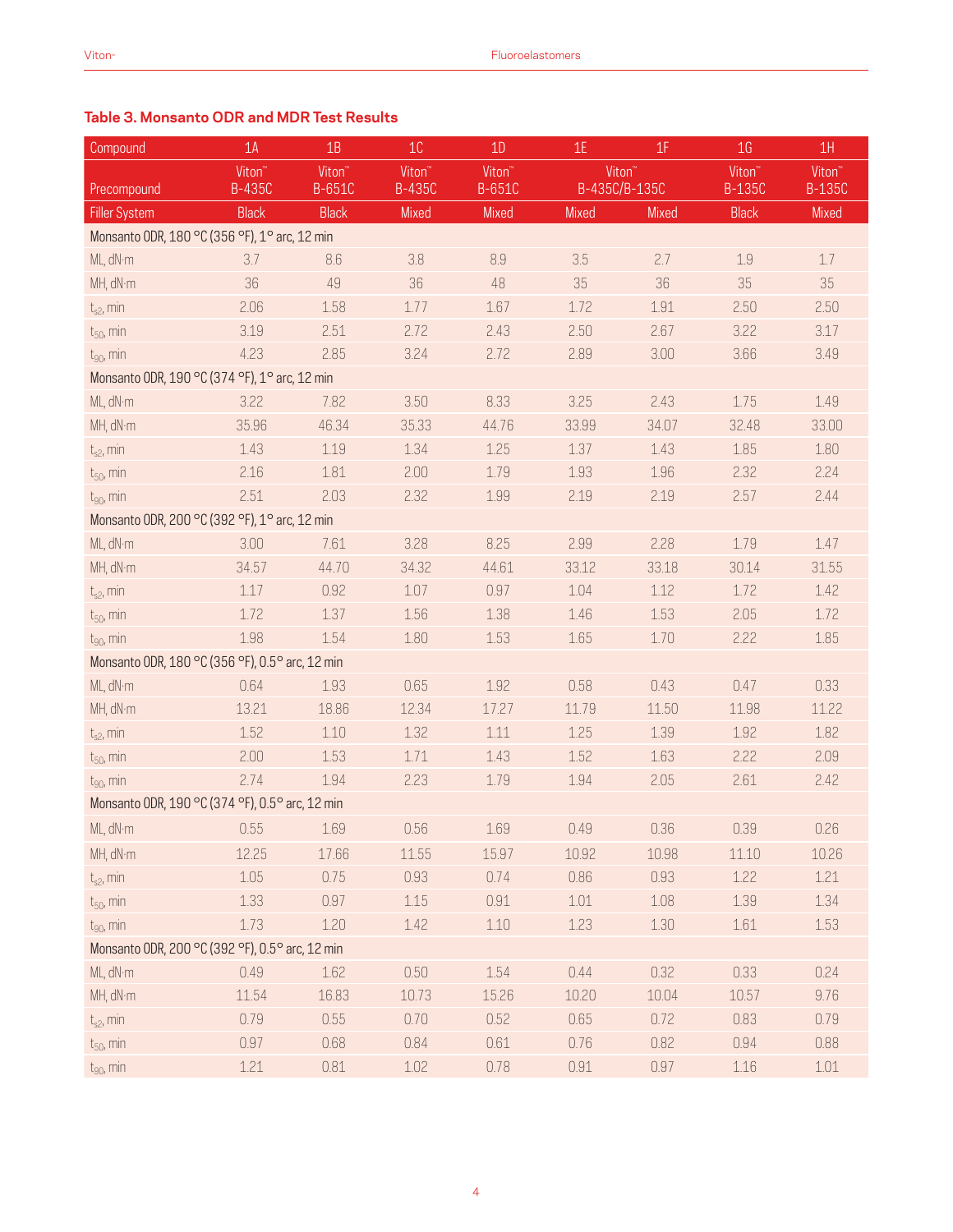The ODR and MDR test results show that compounds based on the precompounds were designed to be somewhat slower than those based on Viton™ B-651C, and they contain relatively low levels of accelerator to impart improved processing safety. The precompounds also yield lower values of MH. Because physical properties (before and after post-cure) are unaffected by this implied lower state of cure, it may be considered an advantage. Stresses caused by part deformation during demolding are the root cause of splitting and tearing, and the lower MH will result in lower stresses (and a reduced tendency to tear) for a given deformation. Figures 1 and 2 illustrate the retarded cure responses of the technology (compound 1A) versus the old technology (compound 1B).



#### **Figure 1. Comparison of t<sub>s2</sub> (ODR, 1° arc) for Viton<sup>™</sup> B-435C and Viton™ B-651C**

Figure 2. Comparison of t<sub>90</sub> (ODR, 1° arc) for Viton<sup>™</sup> **B-435C and Viton™ B-651C**



The Gottfert Rheovulkameter is an excellent indicator of flowability during processing because it combines the effects of viscosity and cure response. Scorchy compounds, or those with poor flow characteristics, will be highlighted by this test. The results of compounds 1A and 1B (and 1C and 1D) in Table 4 show that compounds based on Viton™ B-435C flow consistently better than compounds based on Viton™ B-651C. This supports the results of molding trials using Viton™ B-435C. The flow length results are illustrated graphically for compounds 1A and 1B in Figure 3.

# **Figure 3. Comparison of Rheovulkameter Flow Length for Viton™ B-435C and Viton™ B-651C**



#### 5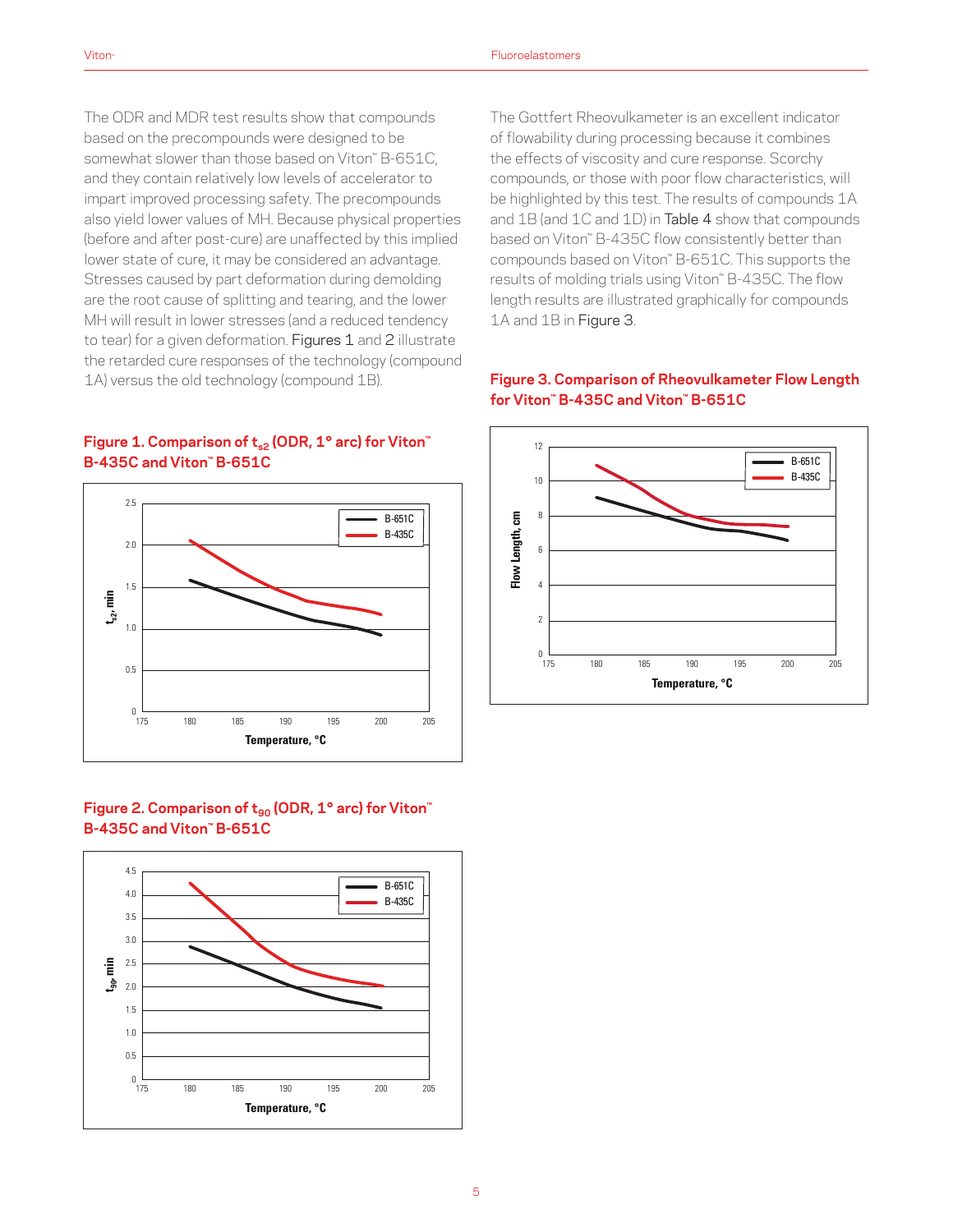#### Compound 1A 1B 1C 1D 1E 1F 1G 1H Precompound Viton™ B-435C Viton<sup>™</sup> B-651C Viton™ B-435C Viton<sup>™</sup> B-651C Viton<sup>™</sup> B-435C/B-135C Viton™ B-135C Viton<sup>™</sup> B-135C Filler System Black Black Mixed Mixed Mixed Mixed Black Mixed Rheovulkameter at 180 °C (356 °F) Volume, cm3 1.21 0.93 0.86 0.82 1.13 1.49 2.99 2.87 Flow Rate, cm3/sec 0.042 0.027 0.030 0.022 0.035 0.045 0.074 0.083 Length, cm 10.7 9.0 8.6 8.3 11.2 14.0 27.2 25.8 Weight, g 2.2 1.9 1.9 1.9 2.5 3.1 5.5 5.6 Rheovulkameter at 190 °C (374 °F) Volume, cm3 0.84 0.8 0.81 0.72 1.07 1.3 2.71 2.49 Flow Rate, cm3/sec 0.039 0.031 0.040 0.027 0.048 0.053 0.104 0.085 Length, cm 8.0 7.5 7.5 7.0 9.8 12.4 24.5 23.3 Weight, g 1.7 1.6 1.7 1.6 2.2 2.7 4.9 5 Rheovulkameter at 200 °C (392 °F) Volume, cm3 0.77 0.68 0.72 0.65 0.93 1.19 2.46 2.27 Flow Rate, cm3/sec 0.044 0.034 0.041 0.032 0.048 0.058 0.111 0.097 Length, cm 7.4 6.6 6.8 6.2 8.8 11.5 22.7 21.4 Weight, g 1.6 1.4 1.6 1.5 2 2.5 4.5 4.5

### **Table 4. Gottfert Rheovulkameter Test Results**

The results given in Table 5 simply illustrate that, for a given recipe, there are no significant differences between the properties of Viton™ B-135C, Viton™ B-435C, and Viton™ B-651C.

The results given in Table 6 again show that there are no significant differences between the precompounds and Viton™ B-651C in terms of bonding to metal and low temperature properties. The good bonding results achieved with the precompounds indicate that the incorporated process aid system does not detract from the bonding performance of these materials.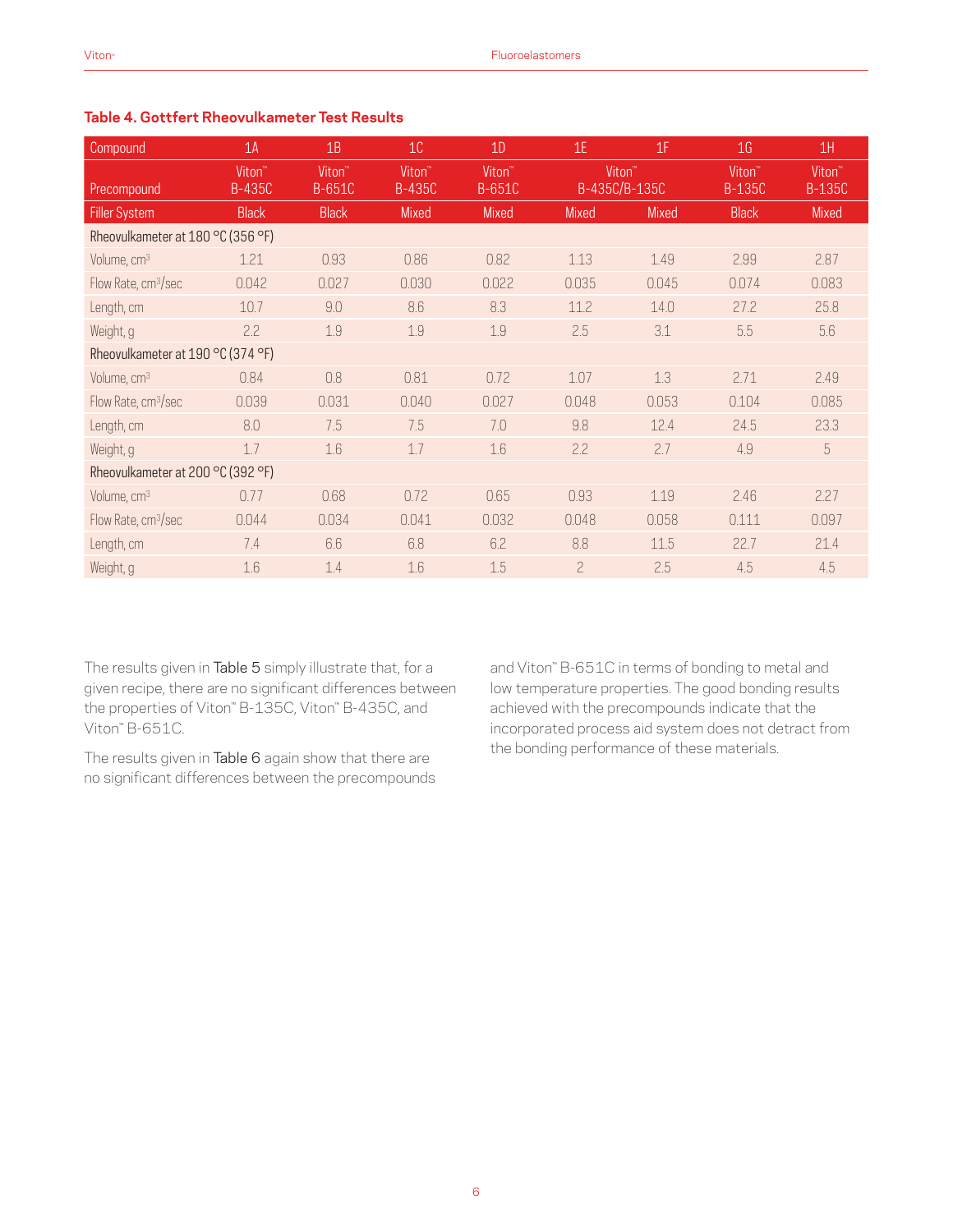# **Table 5. Physical Properties (ISO 37)**

| Compound                                                            | 1A                                  | 1B                           | 10 <sup>°</sup>                     | 1D                           | 1E                 | 1F            | 1 <sub>G</sub>                      | 1H                                  |
|---------------------------------------------------------------------|-------------------------------------|------------------------------|-------------------------------------|------------------------------|--------------------|---------------|-------------------------------------|-------------------------------------|
| Precompound                                                         | Viton <sup>"</sup><br><b>B-435C</b> | Viton <sup>"</sup><br>B-651C | Viton <sup>"</sup><br><b>B-435C</b> | Viton <sup>"</sup><br>B-651C | Viton <sup>"</sup> | B-435C/B-135C | Viton <sup>"</sup><br><b>B-135C</b> | Viton <sup>"</sup><br><b>B-135C</b> |
| <b>Filler System</b>                                                | <b>Black</b>                        | <b>Black</b>                 | Mixed                               | Mixed                        | <b>Mixed</b>       | <b>Mixed</b>  | <b>Black</b>                        | Mixed                               |
| Initial Physical Properties, Cured at 180 °C (356 °F), No Post-Cure |                                     |                              |                                     |                              |                    |               |                                     |                                     |
| Tensile Strength, MPa                                               | 9.1                                 | 9.5                          | 9.7                                 | 10.1                         | 9.4                | 9.7           | 7.9                                 | 8.1                                 |
| Elongation at Break, %                                              | 463                                 | 411                          | 462                                 | 421                          | 451                | 423           | 410                                 | 401                                 |
| 100% Modulus, MPa                                                   | 2.9                                 | 3.3                          | 2.4                                 | 2.9                          | 2.2                | 2.3           | 2.9                                 | 2.2                                 |
| 200% Modulus, MPa                                                   | 5.2                                 | 5.5                          | 3.7                                 | 4.6                          | 3.7                | 3.7           | 5.0                                 | 3.6                                 |
| 300% Modulus, MPa                                                   | 6.2                                 | 7.6                          | 5.5                                 | 6.7                          | 5.6                | 5.6           | 6.6                                 | 5.6                                 |
| Hardness, Shore A                                                   | 68                                  | 72                           | 68                                  | 68                           | 70                 | 66            | 68                                  | 73                                  |
| Post-Cured 24 hr at 200 °C (392 °F)                                 |                                     |                              |                                     |                              |                    |               |                                     |                                     |
| Tensile Strength, MPa                                               | 12.8                                | 12.3                         | 11.0                                | 12.1                         | 11.1               | 11.3          | 12.9                                | 11.0                                |
| Elongation at Break, %                                              | 355                                 | 361                          | 380                                 | 348                          | 361                | 368           | 361                                 | 346                                 |
| 100% Modulus, MPa                                                   | 3.6                                 | 3.8                          | 3.7                                 | 5.3                          | 3.7                | 3.6           | 3.3                                 | 3.4                                 |
| Hardness, Shore A                                                   | 75                                  | 76                           | 70                                  | 71                           | 70                 | 70            | 77                                  | 71                                  |
| Compression Set (%)-Small Pips                                      |                                     |                              |                                     |                              |                    |               |                                     |                                     |
| 70 hr at 200 °C (392 °F)                                            | 35                                  | 35                           | 34                                  | 28                           | 36                 | 34            | 42                                  | 42                                  |
| 22 hr at 150 °C (302 °F)<br>(2 hr Cool in Clamps)                   | 45                                  | 48                           | 37                                  | 36                           | 38                 | 39            | 51                                  | 41                                  |

#### **Table 6. Other Properties**

| Compound                        | 1A                                  | 1B                           | 10                                  | 1 <sub>D</sub>                      | 1E                                  | 1F           | 1 <sub>G</sub>                      | 1H                                  |
|---------------------------------|-------------------------------------|------------------------------|-------------------------------------|-------------------------------------|-------------------------------------|--------------|-------------------------------------|-------------------------------------|
| Precompound                     | Viton <sup>®</sup><br><b>B-435C</b> | Viton <sup>"</sup><br>B-651C | Viton <sup>"</sup><br><b>B-435C</b> | Viton <sup>®</sup><br><b>B-651C</b> | Viton <sup>"</sup><br>B-435C/B-135C |              | Viton <sup>"</sup><br><b>B-135C</b> | Viton <sup>®</sup><br><b>B-135C</b> |
| <b>Filler System</b>            | <b>Black</b>                        | <b>Black</b>                 | <b>Mixed</b>                        | <b>Mixed</b>                        | <b>Mixed</b>                        | <b>Mixed</b> | <b>Black</b>                        | <b>Mixed</b>                        |
| Bonding to Metal - Chemosil 512 |                                     |                              |                                     |                                     |                                     |              |                                     |                                     |
| Force Max., N/mm                | 15.5                                | 15.2                         | 19.4                                | 11.2                                | 13.2                                | 6.9          | 10.3                                | 8.8                                 |
| Bonding to Metal — Megum 3290/1 |                                     |                              |                                     |                                     |                                     |              |                                     |                                     |
| Force Max., N/mm                | 13.6                                | 8.3                          | 13.7                                | 4.9                                 | 12                                  | 8.8          | 9.5                                 | 7.1                                 |
| Low Temperature Testing         |                                     |                              |                                     |                                     |                                     |              |                                     |                                     |
| $TR-10.$ $°C$                   | $-13$                               | $-13$                        | $-13$                               | $-1.3$                              | $-13$                               | $-13$        | $-14$                               | $-13$                               |

The test results given in Table 7 indicate that there are no significant differences between the oil resistance of compounds based on the precompounds versus Viton™ B-651C.

The test results given in Table 8 indicate that there are no significant differences between the heat resistance of compounds based on the precompounds versus Viton™ B-651C.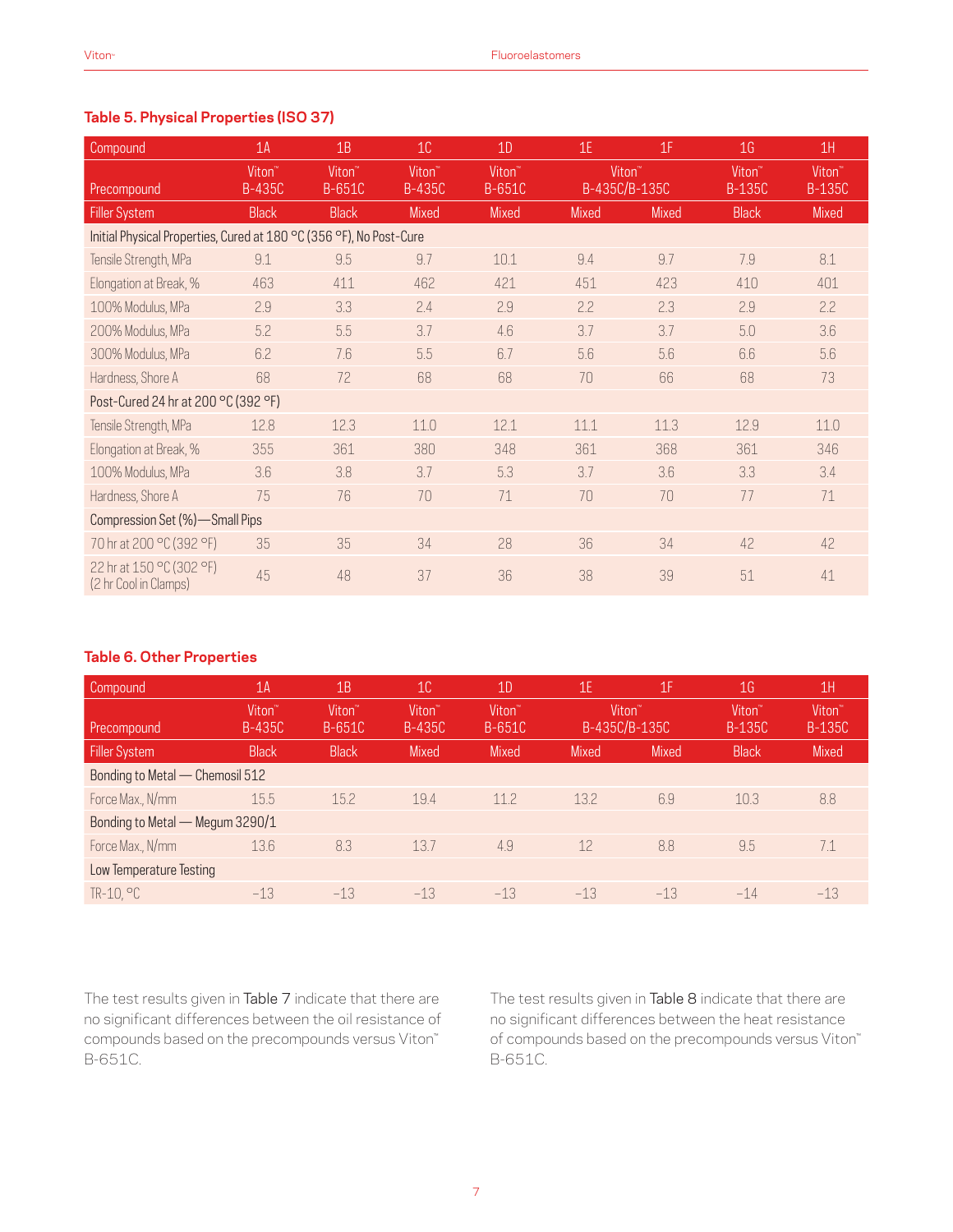# **Table 7. Aging in Hot Oil**

| Compound                                                | 1A                                  | 1B                           | 10 <sup>°</sup>                     | 1D                           | 1E                 | 1F            | 1 <sub>G</sub>                      | 1H                                  |
|---------------------------------------------------------|-------------------------------------|------------------------------|-------------------------------------|------------------------------|--------------------|---------------|-------------------------------------|-------------------------------------|
| Precompound                                             | Viton <sup>"</sup><br><b>B-435C</b> | Viton <sup>"</sup><br>B-651C | Viton <sup>"</sup><br><b>B-435C</b> | Viton <sup>"</sup><br>B-651C | Viton <sup>"</sup> | B-435C/B-135C | Viton <sup>"</sup><br><b>B-135C</b> | Viton <sup>"</sup><br><b>B-135C</b> |
| <b>Filler System</b>                                    | <b>Black</b>                        | <b>Black</b>                 | Mixed                               | Mixed                        | Mixed              | <b>Mixed</b>  | <b>Black</b>                        | Mixed                               |
| Aged 168 hr at 150 °C (302 °F) in RL-138 0il            |                                     |                              |                                     |                              |                    |               |                                     |                                     |
| Tensile Strength, MPa                                   | 9.7                                 | 7.8                          | 8.5                                 | 10.4                         | 8.2                | 7.5           | 8.9                                 | 7.1                                 |
| $\triangle$ Tensile Strength, %                         | $-24$                               | $-37$                        | $-23$                               | $-14$                        | $-26$              | $-34$         | $-31$                               | $-35$                               |
| Elongation at Break, %                                  | 135                                 | 152                          | 126                                 | 144                          | 123                | 116           | 109                                 | 122                                 |
| $\triangle$ Elongation at Break, %                      | $-62$                               | $-58$                        | $-67$                               | $-59$                        | $-66$              | $-68$         | $-70$                               | $-65$                               |
| Hardness, Shore A                                       | 78                                  | 75                           | 73                                  | 71                           | 71                 | 74            | 80                                  | 73                                  |
| $\triangle$ Hardness, pt                                | 2.8                                 | $-0.6$                       | 3                                   | 0.6                          | 0.8                | 3.8           | 2.2                                 | 2.8                                 |
| Volume Swell, %                                         | 0.4                                 | 1.1                          | 0.3                                 | 0.5                          | 0.2                | 2.2           | 0.5                                 | 0.4                                 |
| Aged 168 hr at 150 °C (302 °F) in Shell Helix 10W40 0il |                                     |                              |                                     |                              |                    |               |                                     |                                     |
| Tensile Strength, MPa                                   | 10.6                                | 10.8                         | 10.3                                | 11.5                         | 10.7               | 10.6          | 10.7                                | 10.5                                |
| $\triangle$ Tensile Strength, %                         | $-17$                               | $-12$                        | $-6$                                | $-5$                         | $-4$               | $-6$          | $-17$                               | $-5$                                |
| Elongation at Break, %                                  | 296                                 | 337                          | 208                                 | 252                          | 267                | 274           | 265                                 | 248                                 |
| $\triangle$ Elongation at Break, %                      | $-17$                               | $-7$                         | $-45$                               | $-28$                        | $-26$              | $-26$         | $-27$                               | $-28$                               |
| Hardness, Shore A                                       | 74                                  | 73                           | 72                                  | 69                           | 71                 | 70            | 75                                  | 70                                  |
| $\triangle$ Hardness, pt                                | $-1$                                | $-3$                         | $\mathbf 1$                         | $-1$                         | 0.4                | $-0.2$        | $-2$                                | $-0.2$                              |
| Volume Swell, %                                         | 0.0                                 | 0.4                          | 0.1                                 | 0.2                          | 0.0                | 0.0           | 0.1                                 | 0.1                                 |

# **Table 8. Aging in Hot Air**

| Compound                                  | 1A                           | 1B               | 10 <sup>°</sup>                     | 1D                           | 1E                 | 1F            | 1 <sub>G</sub>               | 1H                                  |
|-------------------------------------------|------------------------------|------------------|-------------------------------------|------------------------------|--------------------|---------------|------------------------------|-------------------------------------|
| Precompound                               | Viton <sup>"</sup><br>B-435C | Viton™<br>B-651C | Viton <sup>"</sup><br><b>B-435C</b> | Viton <sup>"</sup><br>B-651C | Viton <sup>"</sup> | B-435C/B-135C | Viton <sup>"</sup><br>B-135C | Viton <sup>"</sup><br><b>B-135C</b> |
| <b>Filler System</b>                      | <b>Black</b>                 | <b>Black</b>     | <b>Mixed</b>                        | <b>Mixed</b>                 | Mixed              | Mixed         | <b>Black</b>                 | Mixed                               |
| Aged 168 hr at 200 °C (392 °F) in Hot Air |                              |                  |                                     |                              |                    |               |                              |                                     |
| Tensile Strength, MPa                     | 16.2                         | 15.3             | 11.4                                | 12.3                         | 11.3               | 11.4          | 13.2                         | 11.2                                |
| $\triangle$ Tensile Strength, %           | 21                           | 20               | 3                                   | $\overline{c}$               | $\overline{c}$     | $\mathbf 1$   | $\mathbf 1$                  | $\mathbf{1}$                        |
| Elongation at Break, %                    | 315                          | 310              | 261                                 | 227                          | 260                | 259           | 298                          | 247                                 |
| $\triangle$ Elongation at Break, %        | $-12$                        | $-16$            | $-45$                               | $-53$                        | $-39$              | $-42$         | $-21$                        | $-40$                               |
| Hardness, Shore A                         | 72                           | 73               | 70                                  | 73                           | 69                 | 69            | 72                           | 69                                  |
| $\triangle$ Hardness, pt                  | $-2.8$                       | $-2.8$           | $-0.8$                              | 2.0                          | $-1.0$             | $-1.4$        | $-4.8$                       | $-1.8$                              |
| Aged 168 hr at 230 °C (446 °F) in Hot Air |                              |                  |                                     |                              |                    |               |                              |                                     |
| Tensile Strength, MPa                     | 12.6                         | 16.2             | 9.7                                 | 12.2                         | 10.0               | 10.1          | 13.8                         | 10.5                                |
| $\triangle$ Tensile Strength, %           | $-2$                         | 24               | $-13$                               | $\mathbf 1$                  | $-11$              | $-12$         | $6\overline{6}$              | $-5$                                |
| Elongation at Break, %                    | 356                          | 317              | 342                                 | 263                          | 340                | 329           | 322                          | 300                                 |
| $\triangle$ Elongation at Break, %        | 0.2                          | $-14.0$          | $-11.2$                             | $-32.3$                      | $-6.2$             | $-11.9$       | $-12.3$                      | $-15.0$                             |
| Hardness, Shore A                         | 75                           | 75               | 69                                  | 70                           | 69                 | 70            | 79                           | 71                                  |
| $\triangle$ Hardness, pt                  | 0.                           | $-1.0$           | $-0.8$                              | 0.0                          | $-0.6$             | $-0.4$        | 2.2                          | 0.2                                 |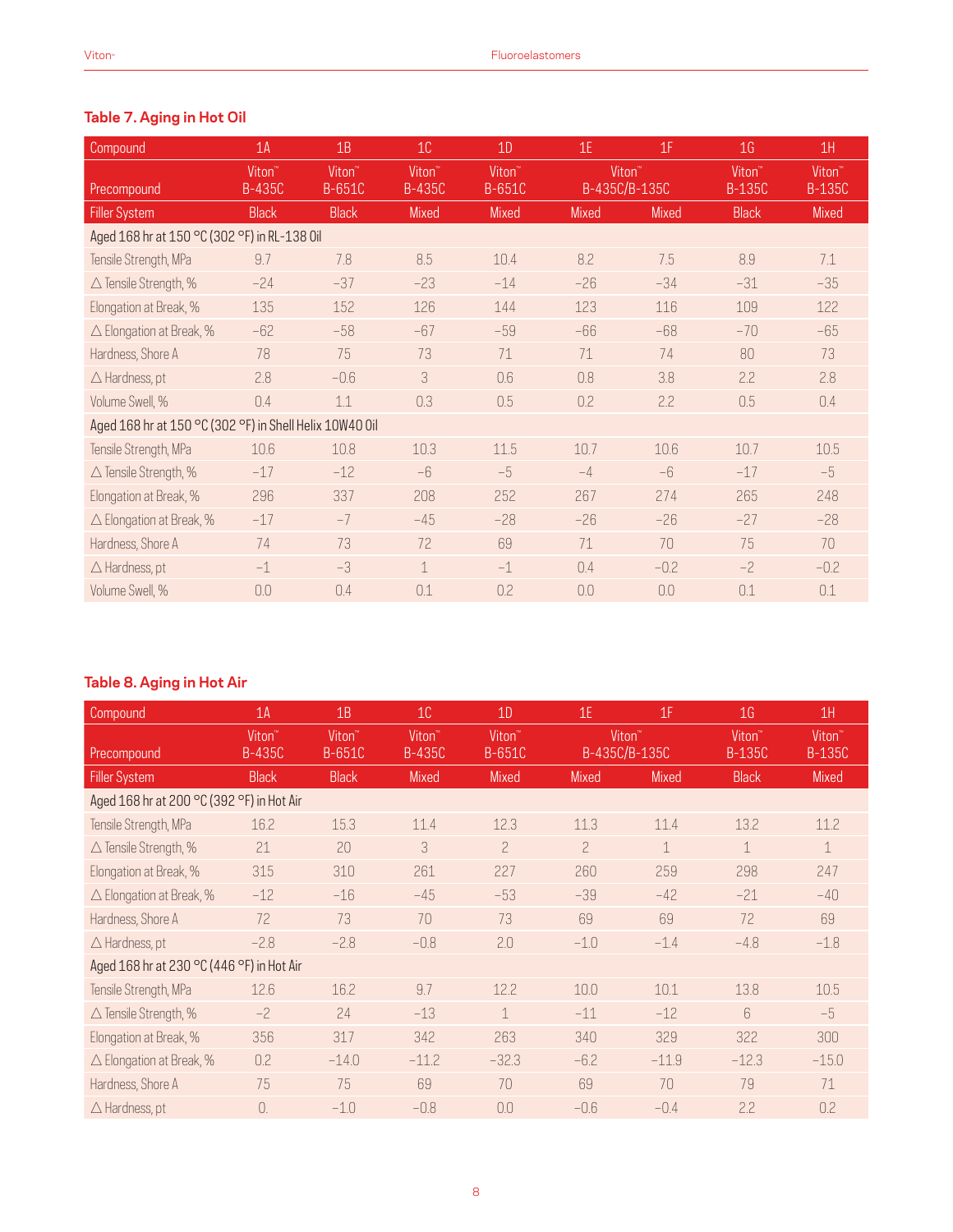# **Compound Testing (Recipes Containing Calcium Hydroxide)**

The properties of Viton™ B-435C and blends of Viton™ B-435C with Viton™ B-135C have been measured in typical shaft seal formulations containing calcium hydroxide and are compared to those of Viton™ B-651C in Tables 9 to 15. Compound 2A uses a mixed mineral/black filler system based on Viton™ B-651C and is included for control purposes. Compounds 2B, 2C, and 2D, based on Viton™ B-435C, contain a mixed mineral/black filler system and are included to show the effect of adding different levels of calcium hydroxide in the precompound. Compounds 2E and 2F also use a mixed carbon black/ mineral filler system and are blends of Viton™ B-435C and Viton™ B-135C. Compounds 2G and 2H are carbon black filled compounds of Viton™ B-651C and Viton™ B-435C.

The Mooney Viscosity results show that for a given recipe, compounds based on the precompounds will have a somewhat lower viscosity when compounded using calcium hydroxide. This is an advantage of the curing and process aid systems used and will provide improved mold flow.

The ODR and MDR test results indicate that, when compounded using calcium hydroxide, Viton™ B-435C is faster than Viton™ B-651C. At higher temperatures (200 °C [392 °F]) the differences become small and Viton™ B-435C approaches the cure rate of Viton™ B-651C.

#### **Table 9. Aging in Hot Air**

| Compound               | 2A                           | 2B                                  | 2C                                  | 2D                                  | 2E              | 2F                                  | 2G                                  | 2H                                  |
|------------------------|------------------------------|-------------------------------------|-------------------------------------|-------------------------------------|-----------------|-------------------------------------|-------------------------------------|-------------------------------------|
| Precompound            | Viton <sup>"</sup><br>B-651C | Viton <sup>®</sup><br><b>B-435C</b> | Viton <sup>"</sup><br><b>B-435C</b> | Viton <sup>"</sup><br><b>B-435C</b> |                 | Viton <sup>"</sup><br>B-435C/B-135C | Viton <sup>®</sup><br><b>B-651C</b> | Viton <sup>®</sup><br><b>B-435C</b> |
| <b>Filler System</b>   | <b>Black</b>                 | <b>Black</b>                        | <b>Mixed</b>                        | Mixed                               | <b>Mixed</b>    | <b>Mixed</b>                        | <b>Black</b>                        | <b>Mixed</b>                        |
| Calcium Hydroxide, phr | $\overline{c}$               | $\mathbf{2}$                        | 1                                   | $\mathbf{3}$                        | 2               | 2                                   | $\mathbf{2}$                        | $\overline{c}$                      |
| Viton" B-651C          | 100                          |                                     |                                     |                                     |                 |                                     | 100                                 |                                     |
| Viton $B-135C$         |                              |                                     |                                     |                                     | 20              | 40                                  |                                     |                                     |
| Viton" B-435C          |                              | 100                                 | 100                                 | 100                                 | 80              | 60                                  |                                     | 100                                 |
| MT Thermax FF N 990    | 10                           | 10                                  | 10                                  | 10                                  | 10              | 10                                  | 30                                  | 30                                  |
| Nyad 400               | 25                           | 25                                  | 25                                  | 25                                  | 25              | 25                                  |                                     |                                     |
| Elastomag 170          | 6                            | 6                                   | $6\overline{6}$                     | $6\overline{6}$                     | $6\overline{6}$ | 6                                   | $6\overline{6}$                     | 6                                   |
| Rhenofit CF            | $\overline{2}$               | $\overline{a}$                      | 1                                   | $\mathcal{S}$                       | $\overline{a}$  | $\overline{c}$                      | $\overline{a}$                      | $\overline{c}$                      |
| VPA No. 2              | 0.50                         | 0.50                                | 0.50                                | 0.50                                | 0.50            | 0.50                                | 0.50                                | 0.50                                |

#### **Table 10. Mooney Scorch and Viscosity**

| Compound                         | 2A                           | 2B                                  | 2C                           | 2D                           | 2E                 | 2F             | 2G                                  | 2H                                  |
|----------------------------------|------------------------------|-------------------------------------|------------------------------|------------------------------|--------------------|----------------|-------------------------------------|-------------------------------------|
| Precompound                      | Viton <sup>"</sup><br>B-651C | Viton <sup>"</sup><br><b>B-435C</b> | Viton <sup>"</sup><br>B-435C | Viton <sup>"</sup><br>B-435C | Viton <sup>"</sup> | B-435C/B-135C  | Viton <sup>®</sup><br><b>B-651C</b> | Viton <sup>®</sup><br><b>B-435C</b> |
| <b>Filler System</b>             | <b>Black</b>                 | <b>Black</b>                        | <b>Mixed</b>                 | <b>Mixed</b>                 | <b>Mixed</b>       | <b>Mixed</b>   | <b>Black</b>                        | <b>Mixed</b>                        |
| Calcium Hydroxide, phr           | $2^{\circ}$                  | $\overline{2}$                      |                              | 3                            | $\overline{c}$     | $\overline{c}$ | 2                                   | $\overline{c}$                      |
| <b>Mooney Viscosity</b>          |                              |                                     |                              |                              |                    |                |                                     |                                     |
| ML 1+4 at 100 °C (212 °F)        | 145.8                        | 129.4                               | 125.2                        | 132.2                        | 119.7              | 105.6          | 144.1                               | 126.1                               |
| Mooney Scorch at 121 °C (250 °F) |                              |                                     |                              |                              |                    |                |                                     |                                     |
| Minimum                          | 54.2                         | 47.7                                | 46.9                         | 49.3                         | 43.5               | 36.6           | 52.9                                | 46.6                                |
| 5 pt Rise Time, min              | >45                          | 26.1                                | >45                          | 20.4                         | >45                | 27.6           | 27.6                                | 171                                 |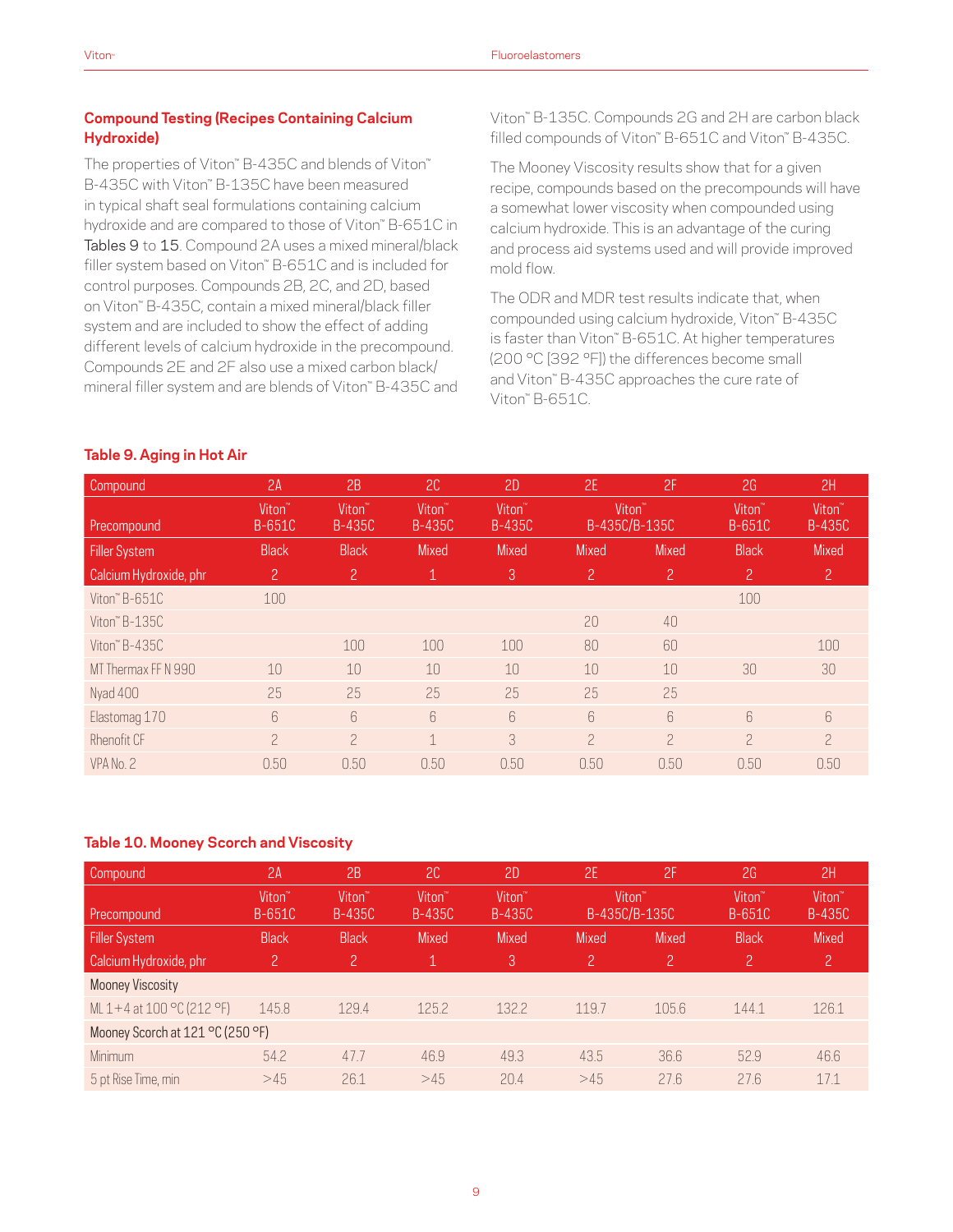# **Table 11. Monsanto ODR and MDR Test Results**

| Compound                                        | 2A                           | 2B                                  | 2C                                  | 2D                                  | 2E                                  | 2F             | 2G                                  | 2H                                  |
|-------------------------------------------------|------------------------------|-------------------------------------|-------------------------------------|-------------------------------------|-------------------------------------|----------------|-------------------------------------|-------------------------------------|
| Precompound                                     | Viton <sup>"</sup><br>B-651C | Viton <sup>"</sup><br><b>B-435C</b> | Viton <sup>"</sup><br><b>B-435C</b> | Viton <sup>"</sup><br><b>B-435C</b> | Viton <sup>"</sup><br>B-435C/B-135C |                | Viton <sup>"</sup><br><b>B-651C</b> | Viton <sup>"</sup><br><b>B-435C</b> |
| <b>Filler System</b>                            | <b>Black</b>                 | <b>Black</b>                        | Mixed                               | Mixed                               | Mixed                               | Mixed          | <b>Black</b>                        | Mixed                               |
| Calcium Hydroxide, phr                          | $\overline{c}$               | $\overline{c}$                      | $\mathbf 1$                         | $\mathbf{3}$                        | $\overline{c}$                      | $\overline{c}$ | $\overline{c}$                      | $\overline{2}$                      |
| Monsanto ODR, 180 °C (356 °F), 1° arc, 12 min   |                              |                                     |                                     |                                     |                                     |                |                                     |                                     |
| ML, dN·m                                        | 9.06                         | 7.42                                | 7.22                                | 8.46                                | 6.72                                | 5.31           | 9.16                                | 8.40                                |
| MH, dN·m                                        | 34.74                        | 30.50                               | 35.00                               | 34.87                               | 36.95                               | 36.30          | 46.15                               | 39.49                               |
| $t_{s2}$ , min                                  | 1.98                         | 1.39                                | 1.61                                | 1.19                                | 1.42                                | 1.48           | 1.52                                | 1.22                                |
| $t_{50}$ , min                                  | 2.85                         | 2.08                                | 2.54                                | 1.78                                | 2.13                                | 2.19           | 2.60                                | 2.00                                |
| $t_{90}$ , min                                  | 3.42                         | 2.55                                | 3.24                                | 2.20                                | 2.56                                | 2.60           | 3.25                                | 2.47                                |
| Monsanto ODR, 190 °C (374 °F), 1° arc, 12 min   |                              |                                     |                                     |                                     |                                     |                |                                     |                                     |
| ML, dN·m                                        | 8.63                         | 7.88                                | 7.17                                | 8.72                                | 6.45                                | 5.29           | 8.61                                | 7.95                                |
| MH, dN·m                                        | 44.40                        | 37.98                               | 40.11                               | 36.67                               | 37.14                               | 35.20          | 44.78                               | 37.80                               |
| $t_{s2}$ , min                                  | 1.22                         | 1.04                                | 1.12                                | 1.04                                | 1.08                                | 1.27           | 1.18                                | 0.98                                |
| $t_{50}$ , min                                  | 1.81                         | 1.55                                | 1.75                                | 1.48                                | 1.59                                | 1.77           | 1.90                                | 1.54                                |
| $t_{90}$ , min                                  | 2.14                         | 1.84                                | 2.12                                | 1.73                                | 1.86                                | 2.03           | 2.29                                | 1.86                                |
| Monsanto ODR, 200 °C (392 °F), 1° arc, 12 min   |                              |                                     |                                     |                                     |                                     |                |                                     |                                     |
| ML, dN·m                                        | 8.66                         | 7.71                                | 7.02                                | 9.37                                | 6.29                                | 4.96           | 8.38                                | 7.85                                |
| MH, dN·m                                        | 37.39                        | 32.40                               | 34.20                               | 31.92                               | 32.84                               | 32.75          | 41.78                               | 35.49                               |
| $t_{s2}$ , min                                  | 1.10                         | 0.92                                | 0.99                                | 1.06                                | 0.87                                | 0.93           | 0.93                                | 0.81                                |
| $t_{50}$ , min                                  | 1.59                         | 1.32                                | 1.49                                | 1.41                                | 1.28                                | 1.32           | 1.46                                | 1.24                                |
| $t_{90}$ , min                                  | 1.95                         | 1.57                                | 1.81                                | 1.61                                | 1.51                                | 1.52           | 1.75                                | $1.50\,$                            |
| Monsanto ODR, 180 °C (356 °F), 0.5° arc, 12 min |                              |                                     |                                     |                                     |                                     |                |                                     |                                     |
| ML, dN·m                                        | 1.79                         | 1.62                                | 1.47                                | 1.69                                | 1.30                                | 0.98           | 1.93                                | 1.75                                |
| MH, dN·m                                        | 16.19                        | 13.72                               | 14.12                               | 12.81                               | 13.02                               | 12.35          | 17.51                               | 14.14                               |
| $t_{s2}$ , min                                  | 1.05                         | 0.86                                | 1.07                                | 0.79                                | 0.97                                | 1.03           | 1.07                                | 0.87                                |
| $t_{50}$ , min                                  | 1.43                         | 1.15                                | 1.54                                | 1.00                                | 1.28                                | 1.31           | 1.64                                | 1.22                                |
| $t_{90}$ , min                                  | 2.08                         | 1.50                                | 2.07                                | 1.27                                | 1.66                                | 1.65           | 2.26                                | 1.62                                |
| Monsanto ODR, 190 °C (374 °F), 0.5° arc, 12 min |                              |                                     |                                     |                                     |                                     |                |                                     |                                     |
| ML, dN·m                                        | 1.61                         | 1.50                                | 1.32                                | 1.57                                | $1.15$                              | 0.88           | 1.76                                | 1.59                                |
| MH, dN·m                                        | 15.42                        | 13.09                               | 13.35                               | 12.35                               | 12.23                               | 11.75          | 16.48                               | 13.44                               |
| $t_{s2}$ , min                                  | 0.69                         | 0.66                                | 0.70                                | 0.60                                | 0.72                                | 0.75           | 0.74                                | 0.64                                |
| $t_{50}$ , min                                  | 0.94                         | 0.83                                | 1.05                                | 0.74                                | 0.90                                | 0.92           | 1.05                                | 1.11                                |
| $t_{90}$ , min                                  | 1.25                         | $1.05$                              | 1.36                                | 0.91                                | 1.13                                | 1.14           | 1.42                                | 1.20                                |
| Monsanto ODR, 200 °C (392 °F), 0.5° arc, 12 min |                              |                                     |                                     |                                     |                                     |                |                                     |                                     |
| ML, dN·m                                        | 1.49                         | 1.38                                | 1.24                                | 1.50                                | 1.09                                | 0.81           | 1.61                                | 1.53                                |
| MH, dN·m                                        | 14.43                        | 12.19                               | 12.71                               | 11.70                               | 11.66                               | 10.98          | 15.38                               | 12.96                               |
| $t_{s2}$ , min                                  | 0.56                         | 0.52                                | 0.59                                | 0.48                                | 0.56                                | 0.58           | 0.57                                | 0.52                                |
| $t_{50}$ , min                                  | 0.68                         | 0.64                                | 0.77                                | 0.57                                | 0.68                                | 0.69           | 0.75                                | 0.66                                |
| $t_{90}$ , min                                  | 0.88                         | 0.79                                | 0.97                                | 0.69                                | 0.83                                | 0.84           | 0.96                                | 0.83                                |

The ODR and MDR test results indicate that, when compounded using calcium hydroxide, Viton™ B-435C is faster than Viton™ B-651C. At higher temperatures

(200 °C [392 °F]), the differences become small and Viton™ B-435C approaches the cure rate of Viton™ B-651C.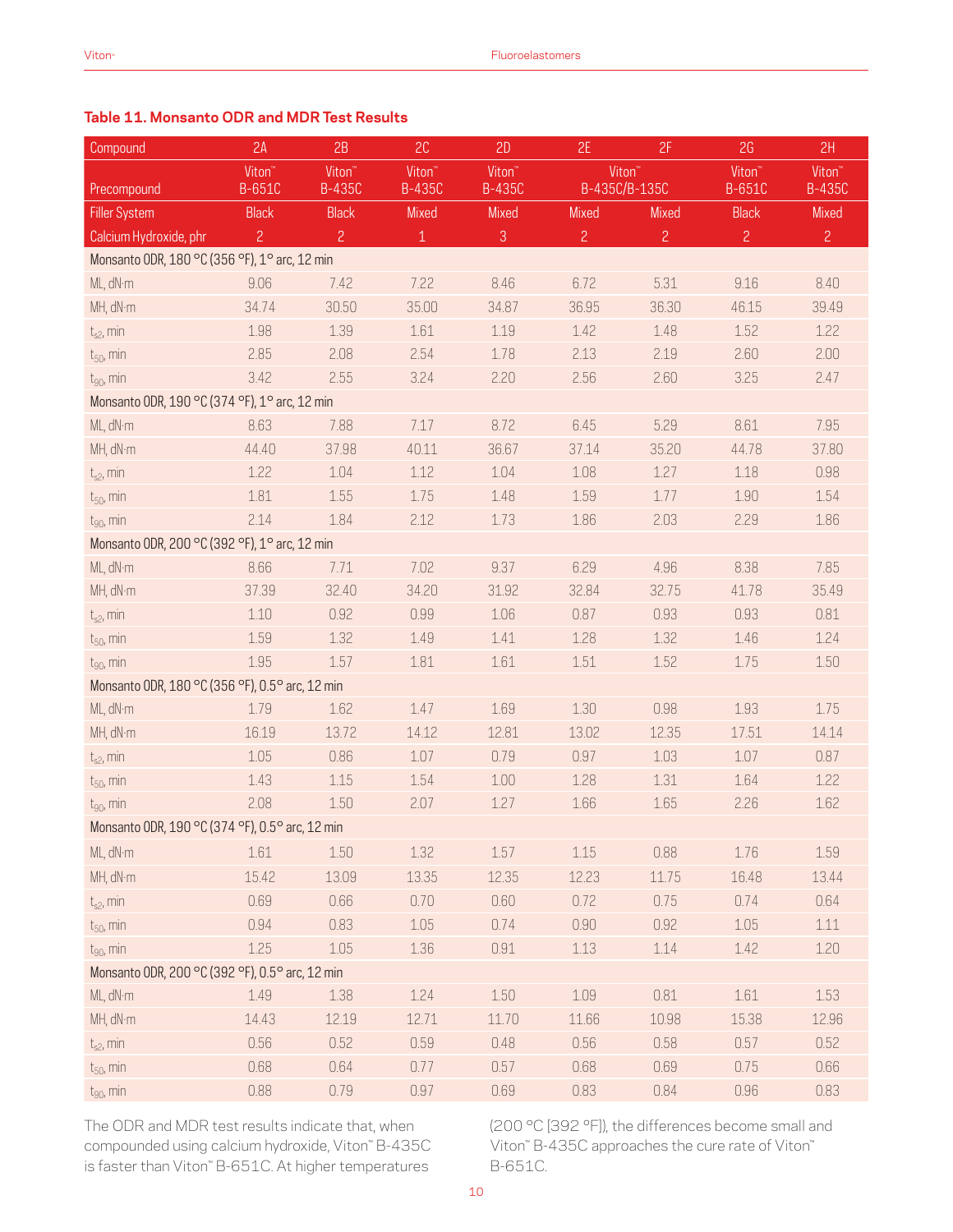### Figure 4. Comparison of t<sub>s2</sub> (ODR, 1° arc) for Viton<sup>™</sup> **B-435C (with various levels of calcium hydroxide) and Viton™ B-651C**



# Figure 5. Comparison of t<sub>90</sub> (ODR, 1° arc) for Viton<sup>™</sup> **B-435C (with various levels of calcium hydroxide) and Viton™ B-651C**



### **Table 12. Gottfert Rheovulkameter Test Results**

| Compound                          | 2A                                  | 2B                                  | 2C                                  | 2D                                  | 2E                 | 2F             | 2G                           | 2H                                  |
|-----------------------------------|-------------------------------------|-------------------------------------|-------------------------------------|-------------------------------------|--------------------|----------------|------------------------------|-------------------------------------|
| Precompound                       | Viton <sup>"</sup><br><b>B-651C</b> | Viton <sup>"</sup><br><b>B-435C</b> | Viton <sup>"</sup><br><b>B-435C</b> | Viton <sup>"</sup><br><b>B-435C</b> | Viton <sup>"</sup> | B-435C/B-135C  | Viton <sup>"</sup><br>B-651C | Viton <sup>"</sup><br><b>B-435C</b> |
| <b>Filler System</b>              | <b>Black</b>                        | <b>Black</b>                        | <b>Mixed</b>                        | <b>Mixed</b>                        | <b>Mixed</b>       | <b>Mixed</b>   | <b>Black</b>                 | <b>Mixed</b>                        |
| Calcium Hydroxide, phr            | $\overline{c}$                      | $\overline{c}$                      | $\mathbf 1$                         | 3                                   | $\overline{c}$     | $\overline{c}$ | $\overline{c}$               | $\overline{c}$                      |
| Rheovulkameter at 180 °C (356 °F) |                                     |                                     |                                     |                                     |                    |                |                              |                                     |
| Volume, cm <sup>3</sup>           | 1.46                                | 1.27                                | 1.16                                | 0.92                                | 1.09               | 1.35           | 1.63                         | 1.24                                |
| Flow Rate, cm <sup>3</sup> /sec   | 0.050                               | 0.063                               | 0.058                               | 0.054                               | 0.051              | 0.058          | 0.074                        | 0.082                               |
| Length, cm                        | 11.6                                | 12.2                                | 10.6                                | 7.7                                 | 9.4                | 11.9           | 14.6                         | 11.3                                |
| Weight, g                         | 2.6                                 | 2.5                                 | 2.3                                 | 1.8                                 | 2.2                | 2.6            | 3                            | 2.4                                 |
| Rheovulkameter at 190 °C (374 °F) |                                     |                                     |                                     |                                     |                    |                |                              |                                     |
| Volume, cm <sup>3</sup>           | 0.81                                | 0.72                                | 0.88                                | 0.7                                 | 0.9                | 1.14           | 0.77                         | 0.96                                |
| Flow Rate, cm <sup>3</sup> /sec   | 0.040                               | 0.041                               | 0.046                               | 0.040                               | 0.046              | 0.065          | 0.038                        | 0.055                               |
| Length, cm                        | 7.5                                 | 6.9                                 | 7.8                                 | 6.0                                 | 7.9                | 9.8            | 7.1                          | 7.1                                 |
| Weight, g                         | 1.8                                 | 1.6                                 | 1.8                                 | 1.4                                 | 1.8                | 2.2            | 1.6                          | 1.6                                 |
| Rheovulkameter at 200 °C (392 °F) |                                     |                                     |                                     |                                     |                    |                |                              |                                     |
| Volume, cm <sup>3</sup>           | 0.65                                | 0.68                                | 0.83                                | 0.61                                | 0.82               | 0.99           | 0.71                         | 0.71                                |
| Flow Rate, cm <sup>3</sup> /sec   | 0.035                               | 0.042                               | 0.046                               | 0.041                               | 0.050              | 0.061          | 0.037                        | 0.045                               |
| Length, cm                        | 6.3                                 | 6.3                                 | 7.3                                 | 5.6                                 | 7.3                | 8.8            | 6.3                          | 6.2                                 |
| Weight, g                         | 1.5                                 | 1.5                                 | 1.7                                 | 1.3                                 | 1.7                | $\overline{c}$ | 1.4                          | 1.4                                 |

The Gottfert Rheovulkameter results indicate that the flow/cure behavior of Viton™ B-435C is similar to that of Viton™ B-651C.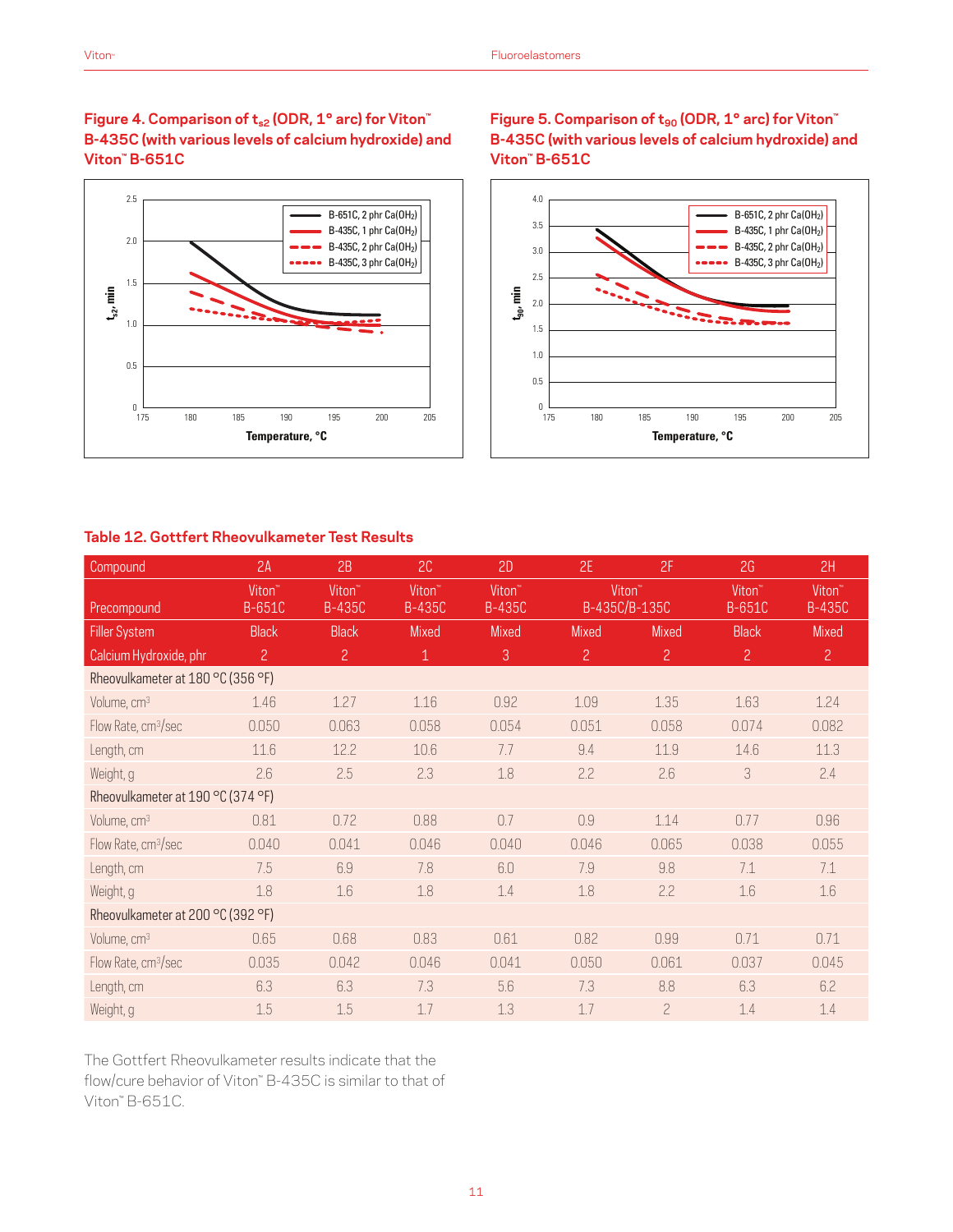The results given in Table 13 indicate that there is little difference between the physical properties of Viton™ B-435C and Viton™ B-651C.

### **Table 13. Physical Properties**

| Compound                                                            | 2A                                  | 2B                           | 2C                                  | 2D                           | 2E                                  | 2F             | 2G                           | 2H                                  |  |  |
|---------------------------------------------------------------------|-------------------------------------|------------------------------|-------------------------------------|------------------------------|-------------------------------------|----------------|------------------------------|-------------------------------------|--|--|
| Precompound                                                         | Viton <sup>"</sup><br><b>B-651C</b> | Viton <sup>"</sup><br>B-435C | Viton <sup>"</sup><br><b>B-435C</b> | Viton <sup>"</sup><br>B-435C | Viton <sup>"</sup><br>B-435C/B-135C |                | Viton <sup>"</sup><br>B-651C | Viton <sup>"</sup><br><b>B-435C</b> |  |  |
| <b>Filler System</b>                                                | <b>Black</b>                        | <b>Black</b>                 | Mixed                               | Mixed                        | Mixed                               | <b>Mixed</b>   | <b>Black</b>                 | <b>Mixed</b>                        |  |  |
| Calcium Hydroxide, phr                                              | $\mathbf{2}$                        | $\overline{c}$               | $\mathbf{1}$                        | 3                            | $\mathbf{2}$                        | $\overline{c}$ | $\overline{c}$               | $\overline{2}$                      |  |  |
| Initial Physical Properties, Cured at 180 °C (356 °F), No Post-Cure |                                     |                              |                                     |                              |                                     |                |                              |                                     |  |  |
| Tensile Strength, MPa                                               | 10.3                                | 8.9                          | 9.7                                 | 9.5                          | 9.5                                 | 8.9            | 10.3                         | 8.3                                 |  |  |
| Elongation at Break, %                                              | 441.5                               | 452.7                        | 470.3                               | 524.5                        | 481.5                               | 467.9          | 473.9                        | 455.6                               |  |  |
| 100% Modulus, MPa                                                   | 2.8                                 | 2.4                          | 2.2                                 | 2.4                          | 2.5                                 | 2.4            | 2.8                          | 2.8                                 |  |  |
| Hardness, Shore A                                                   | 69.3                                | 68.5                         | 68.1                                | 68.5                         | 67.9                                | 68.3           | 72.9                         | 71.7                                |  |  |
| Post-Cured 24 hr at 200 °C (392 °F)                                 |                                     |                              |                                     |                              |                                     |                |                              |                                     |  |  |
| Tensile Strength, MPa                                               | 11.8                                | 11.5                         | 11.4                                | 11.1                         | 10.4                                | 10.4           | 13.6                         | 13.9                                |  |  |
| Elongation at Break, %                                              | 345.9                               | 398.6                        | 375.5                               | 386.0                        | 389.5                               | 368.6          | 383.7                        | 395.2                               |  |  |
| 100% Modulus, MPa                                                   | 4.9                                 | 4.3                          | 4.3                                 | 4.0                          | 3.4                                 | 3.9            | 3.6                          | 3.6                                 |  |  |
| Hardness, Shore A                                                   | 70.1                                | 69.5                         | 69.5                                | 70.3                         | 69.9                                | 69.9           | 74.5                         | 72.7                                |  |  |
| Compression Set (%)-Small Pips                                      |                                     |                              |                                     |                              |                                     |                |                              |                                     |  |  |
| 70 hr at 200 °C (392 °F)                                            | 23                                  | 33                           | 29                                  | 35                           | 33                                  | 34             | 27                           | 36                                  |  |  |
| 22 hr at 150 °C (302 °F)<br>(2 hr Cool in Clamps)                   | 41                                  | 49                           | 43                                  | 54                           | 48                                  | 50             | 51                           | 59                                  |  |  |

# **Figure 6. Comparison of Rheovulkameter Flow Length for Viton™ B-435C (with various levels of calcium hydroxide) and Viton™ B-651C**

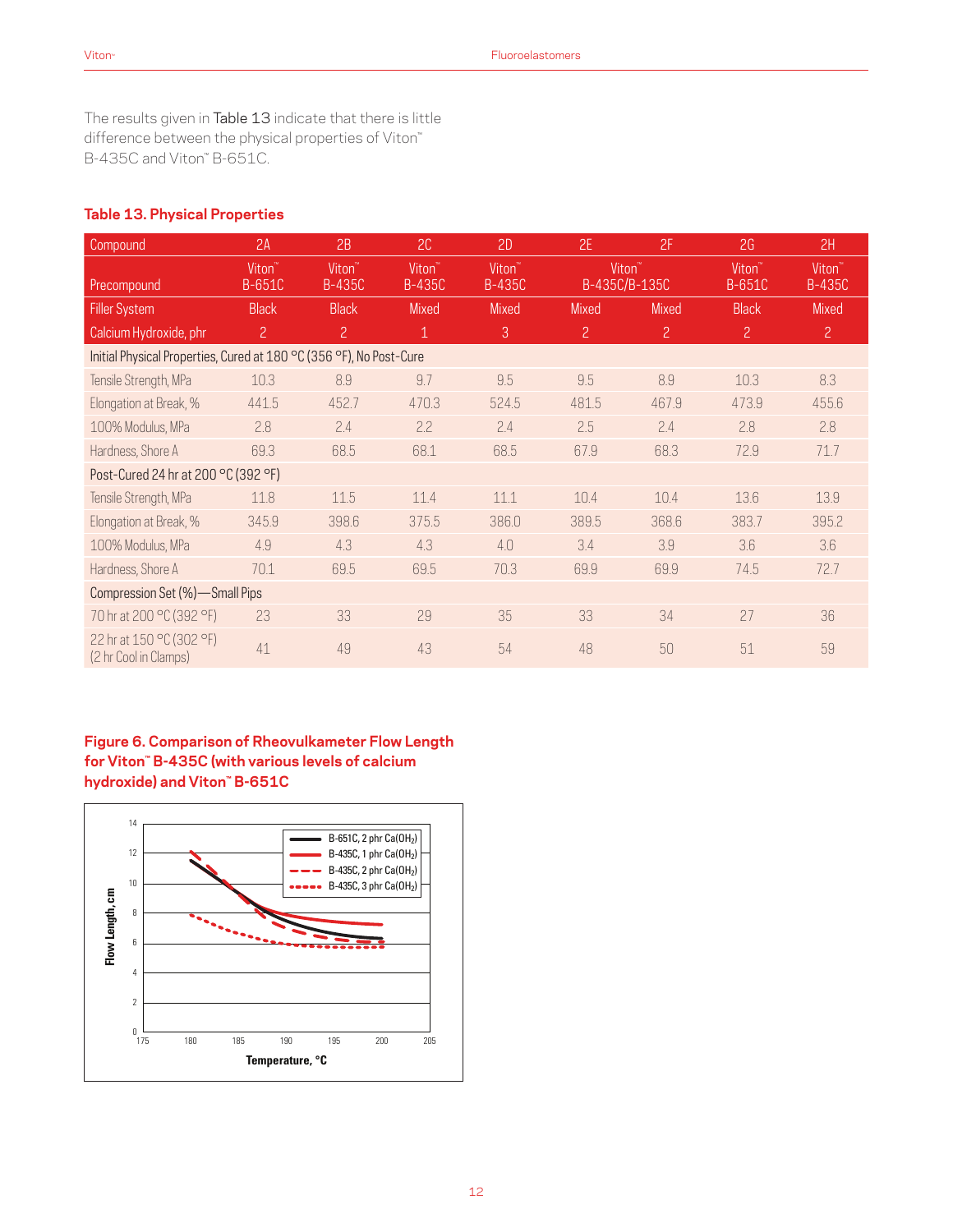The results given in Table 14 indicate a tendency for better bonding performance with Viton" B-435C.

The results given in Table 15 show that there are no major differences in the oil resistance of Viton™ B-435C and

Viton™ B-651C. Viton™ B-435C has a tendency to give slightly higher hardness change in RL-138 oil.

# **Table 14. Other Properties**

| Compound                        | 2A                           | 2B                                  | 2C                           | 2D                           | 2E'                                 | 2F           | 2G                           | 2H                                  |  |  |
|---------------------------------|------------------------------|-------------------------------------|------------------------------|------------------------------|-------------------------------------|--------------|------------------------------|-------------------------------------|--|--|
| Precompound                     | Viton <sup>"</sup><br>B-651C | Viton <sup>"</sup><br><b>B-435C</b> | Viton <sup>"</sup><br>B-435C | Viton <sup>"</sup><br>B-435C | Viton <sup>"</sup><br>B-435C/B-135C |              | Viton <sup>"</sup><br>B-651C | Viton <sup>®</sup><br><b>B-435C</b> |  |  |
| <b>Filler System</b>            | <b>Black</b>                 | <b>Black</b>                        | Mixed                        | <b>Mixed</b>                 | <b>Mixed</b>                        | <b>Mixed</b> | <b>Black</b>                 | <b>Mixed</b>                        |  |  |
| Calcium Hydroxide, phr          |                              |                                     |                              | 3                            |                                     |              |                              |                                     |  |  |
| Bonding to Metal — Megum 3290/1 |                              |                                     |                              |                              |                                     |              |                              |                                     |  |  |
| Force Max., N/mm                |                              | 10.3                                | 9.5                          | 118                          | 122                                 | 9.8          | 9.3                          | 10.3                                |  |  |

#### **Table 15. Aging in Hot Oil**

| Compound                                                | 2A                                  | 2B                                  | 2C                                  | 2D                                  | 2E                                  | 2F             | 2G                              | 2H                                  |  |  |
|---------------------------------------------------------|-------------------------------------|-------------------------------------|-------------------------------------|-------------------------------------|-------------------------------------|----------------|---------------------------------|-------------------------------------|--|--|
| Precompound                                             | Viton <sup>"</sup><br><b>B-651C</b> | Viton <sup>"</sup><br><b>B-435C</b> | Viton <sup>"</sup><br><b>B-435C</b> | Viton <sup>"</sup><br><b>B-435C</b> | Viton <sup>"</sup><br>B-435C/B-135C |                | $V$ iton <sup>"</sup><br>B-651C | Viton <sup>™</sup><br><b>B-435C</b> |  |  |
| <b>Filler System</b>                                    | <b>Black</b>                        | <b>Black</b>                        | Mixed                               | Mixed                               | Mixed                               | Mixed          | <b>Black</b>                    | <b>Mixed</b>                        |  |  |
| Calcium Hydroxide, phr                                  | 2                                   | $\mathbf{2}$                        | $\mathbf 1$                         | 3                                   | $\overline{c}$                      | $\overline{c}$ | $\overline{c}$                  | $\overline{2}$                      |  |  |
| Aged 168 hr at 150 °C (302 °F) in RL-138 0il            |                                     |                                     |                                     |                                     |                                     |                |                                 |                                     |  |  |
| Tensile Strength, MPa                                   | 11.3                                | 10.1                                | 9.6                                 | 10.8                                | 10.7                                | 9.8            | 8.9                             | 10.0                                |  |  |
| $\triangle$ Tensile Strength, %                         | $-4.2$                              | $-12.2$                             | $-15.8$                             | $-2.7$                              | 2.9                                 | $-5.8$         | $-34.6$                         | $-28.1$                             |  |  |
| Elongation at Break, %                                  | 113.9                               | 114.6                               | 105.9                               | 119.3                               | 116.1                               | 114.2          | 134.5                           | 128.9                               |  |  |
| $\triangle$ Elongation at Break, %                      | $-67.1$                             | $-71.2$                             | $-71.8$                             | $-69.1$                             | $-70.2$                             | $-69.0$        | $-64.9$                         | $-67.4$                             |  |  |
| Hardness, Shore A                                       | 72.7                                | 74.1                                | 74.1                                | 74.1                                | 74.1                                | 74.3           | 76.1                            | 77.5                                |  |  |
| $\triangle$ Hardness, pt                                | 2.6                                 | 4.6                                 | 4.6                                 | 3.8                                 | 4.2                                 | 4.4            | 1.6                             | 4.8                                 |  |  |
| Volume Swell, %                                         | 1.5                                 | 0.0                                 | 0.1                                 | 0.1                                 | 0.0                                 | 0.0            | 0.0                             | 0.1                                 |  |  |
| Aged 168 hr at 150 °C (302 °F) in Shell Helix 10W40 0il |                                     |                                     |                                     |                                     |                                     |                |                                 |                                     |  |  |
| Tensile Strength, MPa                                   | 12.5                                | 11.7                                | 11.8                                | 12.0                                | 11.5                                | 11.5           | 10.2                            | 11.5                                |  |  |
| $\triangle$ Tensile Strength, %                         | 5.9                                 | 1.7                                 | 3.5                                 | 8.1                                 | 10.6                                | 10.6           | $-25.0$                         | $-17.3$                             |  |  |
| Elongation at Break, %                                  | 251.0                               | 269.4                               | 266.2                               | 260.8                               | 249.4                               | 264.1          | 293.2                           | 292.3                               |  |  |
| $\triangle$ Elongation at Break, %                      | $-27.4$                             | $-32.4$                             | $-29.1$                             | $-32.4$                             | $-36.0$                             | $-28.4$        | $-23.6$                         | $-26.0$                             |  |  |
| Hardness, Shore A                                       | 69.7                                | 70.1                                | 69.1                                | 70.7                                | 70.3                                | 69.5           | 72.9                            | 73.3                                |  |  |
| $\triangle$ Hardness, pt                                | $-0.4$                              | 0.6                                 | $-0.4$                              | 0.4                                 | 0.4                                 | $-0.4$         | $-1.6$                          | 0.6                                 |  |  |
| Volume Swell, %                                         | 0.85                                | 1.23                                | 0.29                                | 3.13                                | 0.36                                | 0.34           | 0.27                            | 0.30                                |  |  |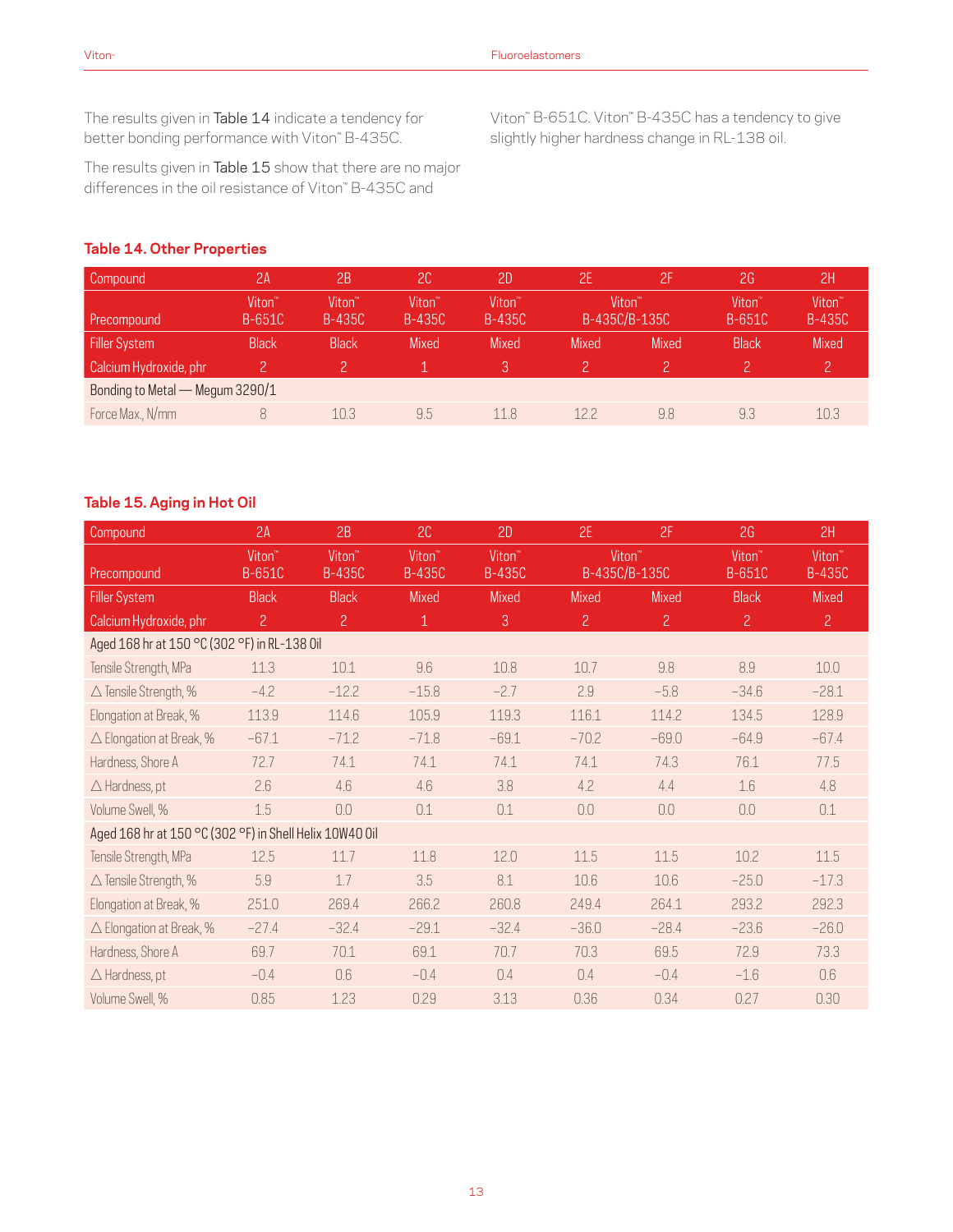#### **Processing Viton™ B-135C and Viton™ B-435C**

A combination of short cycle times and a low number of rejects provides a route to increased productivity; these precompounds are designed to achieve this goal.

The physical properties needed for many sealing applications dictate that a relatively high molecular weight polymer be used (e.g., Viton<sup>™</sup> B-651C). It is generally true that such polymers also have a relatively high viscosity at normal processing temperatures, which can sometimes cause problems during processing.

Defects generally result from one of the following:

- Premature cure and scorch during mold filling.
- Defects related to high viscosity (surface flow marks) and poor filling).
- At the demolding stage due to poor tear strength at processing temperatures (splitting and tearing).
- Surface defects due to a build-up of deposit on the mold surface (fouling).

To achieve short cycle times, it is desirable to raise processing temperatures; but, this practice will often lead to premature cure and scorch. Even if scorch does not occur, high process temperatures can result in other problems associated with hot tear strength (splitting and tearing during demolding). Reducing the processing temperature will alleviate the tendency for scorch and splitting, but can eventually lead to flow marks at the part surface, which are due to the high polymer viscosity (also a cause for rejects). If process temperatures are lowered then, to maintain short cycle times, the parts must be demolded at lower states of cure that generally go hand in hand with mold fouling and sticking. Somewhere in between lies the good processing window; depending on the part design and compound recipe, this window may be very restricted.

The precompounds were developed to avoid this type of scenario. The cure system is designed to be safe enough to allow processing at relatively high temperatures (>200 °C [392 °F]) and, thus, take advantage of the viscosity thinning effect. The chemical nature of the cure system is such that parts can be demolded at much lower states of cure without the risk of mold fouling. At low states of cure, fluoroelastomers are less fragile; problems of splitting and tearing are much less likely to occur. The proprietary process aid package contains components that help during mixing, mold flow, and mold release with no negative effect on bonding performance.

Below are some hints that may prove useful in compounding and processing to get the full advantage from these materials:

#### **Formulation and Mixing**

- In many cases, a blend of Viton™ B-135C and Viton™ B-435C should be used in order to ensure the optimum compound viscosity for a particular molding process.
- Because compounds based on these materials do not need calcium hydroxide to initiate the cure system, it is suggested that the only metal oxide in the formulation should be 6 phr magnesium oxide (required as an acid acceptor).
- The precompounds already contain a process aid package. If these precompounds are being used to replace another polymer (e.g., Viton™ B-651C), then any process aids in the existing formulation should be removed. It may be desirable to include 0,5 phr wax (either Viton™ Process Aid No. 2 or Carnauba Wax) in the final formulation to further assist in mold release.
- It is not appropriate to try to match existing curves (e.g., ODR) when replacing older polymers (e.g., Viton™ B-651C) with these precompounds. The materials are designed to be processed under completely different conditions. The addition of calcium hydroxide or other accelerators (e.g., Viton™ Curative No. 20) will probably not be beneficial and may negate the benefits of the curing technology.
- Because the materials are designed to have a wide operating window, adjustment of processing temperature can, to a large extent, replace the older practice of adjustment of the compound recipe.

#### **Injection Molding**

Given that the optimum processing temperature for a particular compound will largely depend on the geometry of the part being made, it is suggested that the mold temperature be set 10-15 °C (18-27 °F) higher than for a traditional formulation (200–210 °C [392–410 °F] might be typical).

The higher mold temperature will allow easy injection (temperature reduction of viscosity) and compensate for the slower curing speed of the formulation. It should also be remembered that the materials can be demolded at relatively low states of cure without the risk of mold fouling.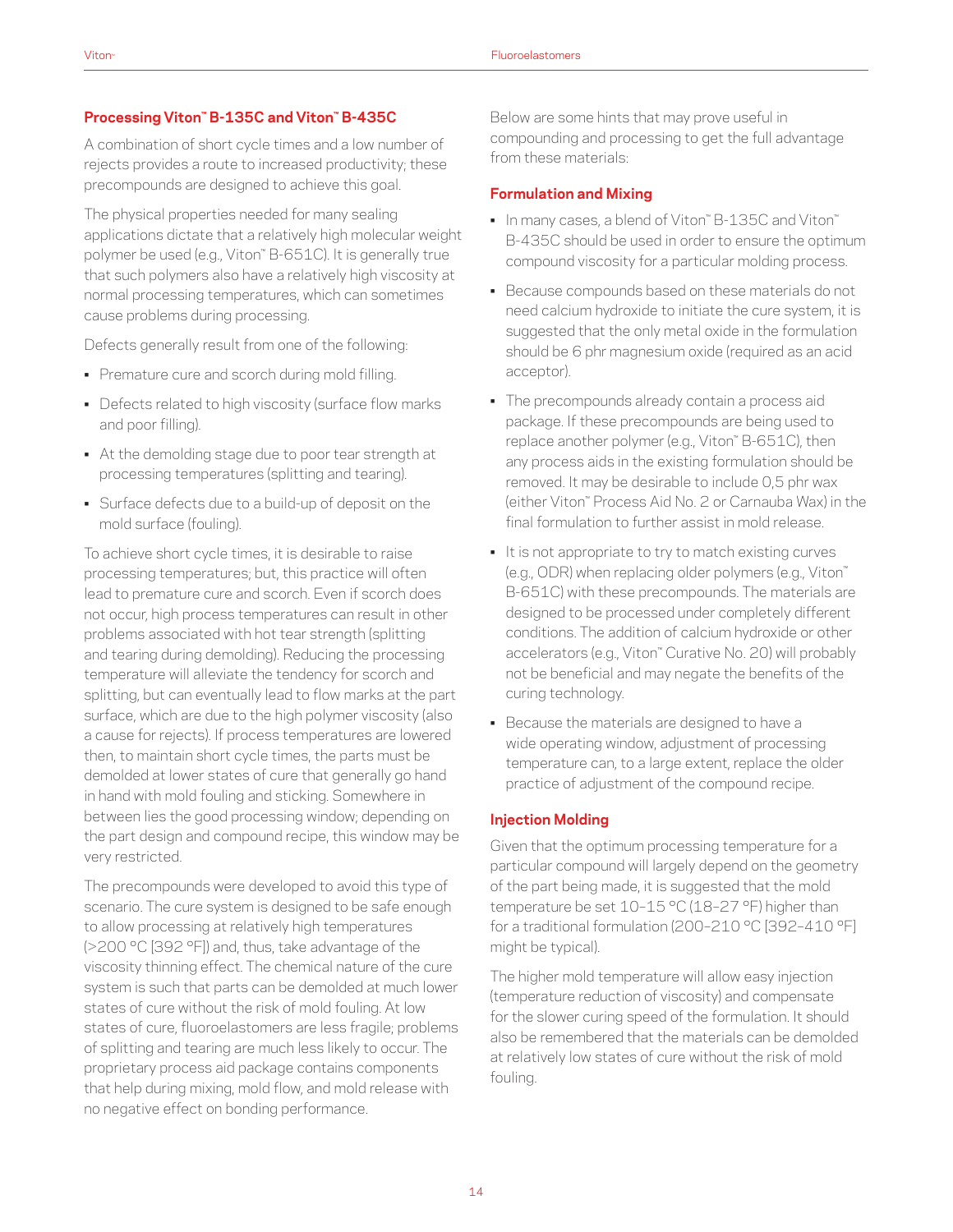During setup, cure cycles should be progressively reduced to avoid demolding at a high state of cure where fluoroelastomers become fragile and problematic. It should be noted that if the mold temperature is too high, the bonding reaction may be compromised. In practice, this may be the determining factor for the mold temperature setting.

Although the precompounds have excellent processing safety, increasing the barrel temperature is probably not advisable. It is usually beneficial to retract the nozzle after the pressure hold on period, and nozzle drool may be a problem if the barrel temperature is set too high.

Screw speed, back pressure, and barrel temperature all have an effect on the temperature of the compound on exit from the nozzle. It is suggested that the combined effect should be to achieve a "melt" temperature in the region of 100–110 °C (212–230 °F), measured at the nozzle when injecting into air.

#### **Cold Runner Blocks**

Cold runner blocks are becoming more popular as a means of eliminating runner scrap. While this is a very cost-effective means of avoiding material waste, care must be taken in the design of the cold runner system in the case of bonded metal parts. Cold runner blocks are generally set to a relatively low temperature (e.g., <100 °C [212 °F]) to minimize heat history in the material. If the flow path connecting the cold runner block to the cavities is not designed to increase the compound temperature to around 130–140 °C (266–284 °F) during injection, it is likely that bonding problems will occur. If the temperature of the Viton™ compounds at the metal bonded inteface is too low, then the bonding reaction is inefficient and bond failures will result.

#### **Transfer Molding**

The same basic principles apply for transfer molding in that the process may be run hotter without the risk of scorch. The transfer pot can generally be set at a temperature 10-15 °C (18-27 °F) higher than for a traditional formulation that will aid in material flow. It is again essential, for efficient bonding, that the temperature of the Viton™ compound at the metal bonded interface reaches the temperature necessary for an efficient bonding reaction. Cure cycles should be adjusted to allow demolding at relatively low states of cure (compared to traditional formulations), in order to take advantage of improved hot tear strength.

#### **Compression Molding**

When using modern electrically heated compression molding presses, molds should again be relatively hot (10-15 °C [18-27 °F ] hotter than for traditional formulations). Cure cycles should be adjusted to demold at relatively low states of cure, in order to minimize molding cycle time and take advantage of the better hot tear strength at low cure states.

When using steam heated compression molding presses, it may not be possible to achieve these higher process temperatures (typical temperatures are 185–190 °C [365–374 °F]). Even so, because these materials can be demolded at a relatively low state of cure without the risk of mold fouling, cycle times should still be short.

The addition of calcium hydroxide is not desirable; but, if desired, a small amount of calcium hydroxide may be added to accelerate steam compression molding formulations.